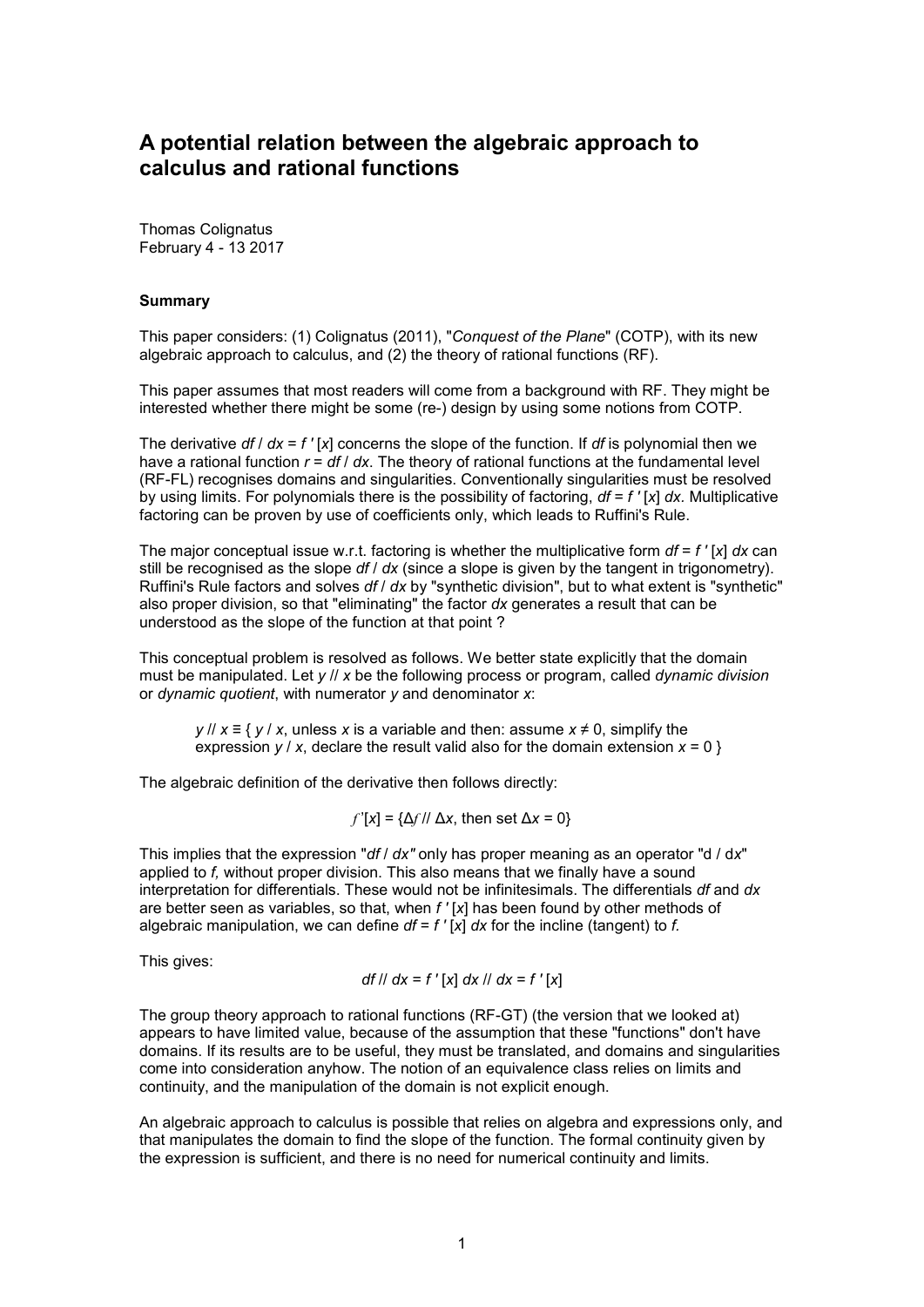## Table of contents

| 1.1. |                                                                            |  |
|------|----------------------------------------------------------------------------|--|
| 1.2. |                                                                            |  |
| 1.3. |                                                                            |  |
| 1.4. |                                                                            |  |
| 1.5. |                                                                            |  |
| 1.6. |                                                                            |  |
| 1.7. |                                                                            |  |
| 1.8. |                                                                            |  |
| 2.   |                                                                            |  |
| 2.1. |                                                                            |  |
| 2.2. |                                                                            |  |
| 2.3. | From eliminating factors in polynomials to general "simplification"10      |  |
| 2.4. |                                                                            |  |
| 2.5. |                                                                            |  |
| 2.6. |                                                                            |  |
| 2.7. |                                                                            |  |
| 2.8. |                                                                            |  |
| 2.9. |                                                                            |  |
|      |                                                                            |  |
| 3.   |                                                                            |  |
|      |                                                                            |  |
| 4.1. | The theory of the "rational function" cannot be used in highschool (yet)17 |  |
| 4.2. |                                                                            |  |
| 4.3. |                                                                            |  |
| 5.   |                                                                            |  |
| 6.   |                                                                            |  |
| 6.1. | RF - Fundamental Level: using a domain and not using group theory 20       |  |
| 6.2. |                                                                            |  |
| 6.3. |                                                                            |  |
| 7.   |                                                                            |  |
| 7.1. |                                                                            |  |
| 7.2. |                                                                            |  |
| 7.3. |                                                                            |  |
| 7.4. |                                                                            |  |
| 7.5. |                                                                            |  |
|      |                                                                            |  |
| 8.1. | Numbers and their notation are didactically much more important24          |  |
| 8.2. |                                                                            |  |
| 8.3. |                                                                            |  |
| 9.   |                                                                            |  |
|      |                                                                            |  |
|      | Appendix B. An introductory view on group theory from programming 28       |  |
|      |                                                                            |  |
|      |                                                                            |  |
|      |                                                                            |  |
|      |                                                                            |  |
|      |                                                                            |  |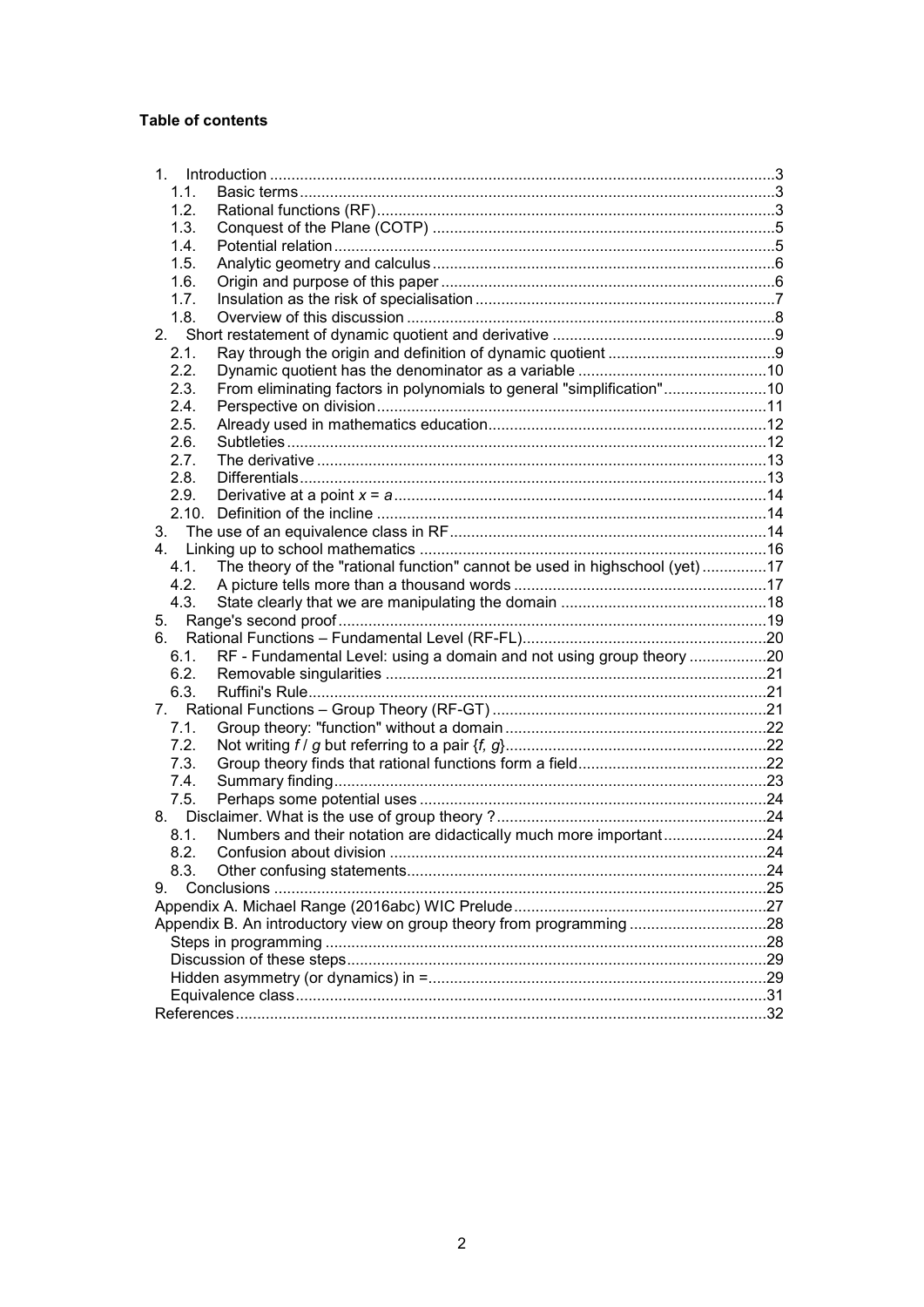# *1. Introduction*

### 1.1. Basic terms

This paper considers:

- (1) Colignatus (2011a), *Conquest of the Plane* (COTP), with its new algebraic approach to calculus, including its *Reading Notes* (2011b), and
- $(2)$  the theory of rational functions  $(RF)$ .

There are only few readers who are aware about even the existence of COTP. Perhaps those few might be interested how it relates to RF.

This paper however assumes that most readers will come from a background with RF, and that they might be interested whether there might be some (re-) design by using some notions from COTP

The step from calculus to RF arises naturally. The derivative concerns the slope of a function. This starts with Δ*f* / Δ*x*, and then searches for the tangent from trigonometry. Obviously Δ*x* is polynomial. If Δ*f* is polynomial then we are looking at RF.

Let us first clarify the basic terms.

# 1.2. Rational functions (RF)

The theory of rational functions starts with this notion:

"A rational function is a function  $w = R(z)$ , where  $R(z)$  is a rational expression in z, i.e. an expression obtained from an independent variable *z* and some finite set of numbers (real or complex) by means of a finite number of arithmetical operations. A rational function can be written (non-uniquely) in the form  $R(z) = P(z) / Q(z)$  where P, *Q* are polynomials,  $Q(z) \neq 0$ ."<sup>2</sup>

A root *x* of a polynomial *P*[*x*] is a solution of *P*[*x*] = 0. The root factor will have the form of (*x* – *a*), for example *x* + 1 = *x* - (-1). The term "zero" is used conventionally somewhat confusingly for both the root and the root factor, and thus it is better to use "zero" for 0 only. Factors need not have roots, for example  $x^2 + 1 = 0$  only has complex solutions.

It appears that there are two versions of this theory:

- (1) RF-FL: There is a *fundamental level* version for matricola for non-math majors and perhaps highschool, in a course belonging to "pre-calculus", in which the polynomials have domains, and in which *Q*[*z*] = 0 would be solved for roots in the domain, in order to exclude those values for the ratio. (See for example Juha Pohjanpelto. <sup>3</sup> Apparently this is also used in Wikipedia – a portal, no source.  $^{4}$ ) This version of RF causes the notion of "removable singularity" - which notion is only relevant if there is a domain. <sup>5</sup>
- (2) RF-GT: The RF-FL may also be used in *group theory*, but there is a particular version falling under *group theory*, and let us call this RF-GT, in which the polynomials have no domain, and in which Q[*z*] = 0 would be the zero-polynomial (with the value 0 for all *z*). Also, *z* is called an *indeterminate* rather than *variable,* since variables have domains,

 $\overline{a}$ 1 https://www.encyclopediaofmath.org//index.php?title=Rational\_function&oldid=17805

<sup>2</sup> https://www.encyclopediaofmath.org//index.php?title=Rational\_function&oldid=17805

<sup>3&</sup>lt;br>http://oregonstate.edu/instruct/mth251/cq/FieldGuide/rational/lesson.html<br>4 https://on.wikipedia.org/wiki/Retional\_function

https://en.wikipedia.org/wiki/Rational\_function

<sup>5</sup> https://www.encyclopediaofmath.org/index.php/Removable\_singular\_point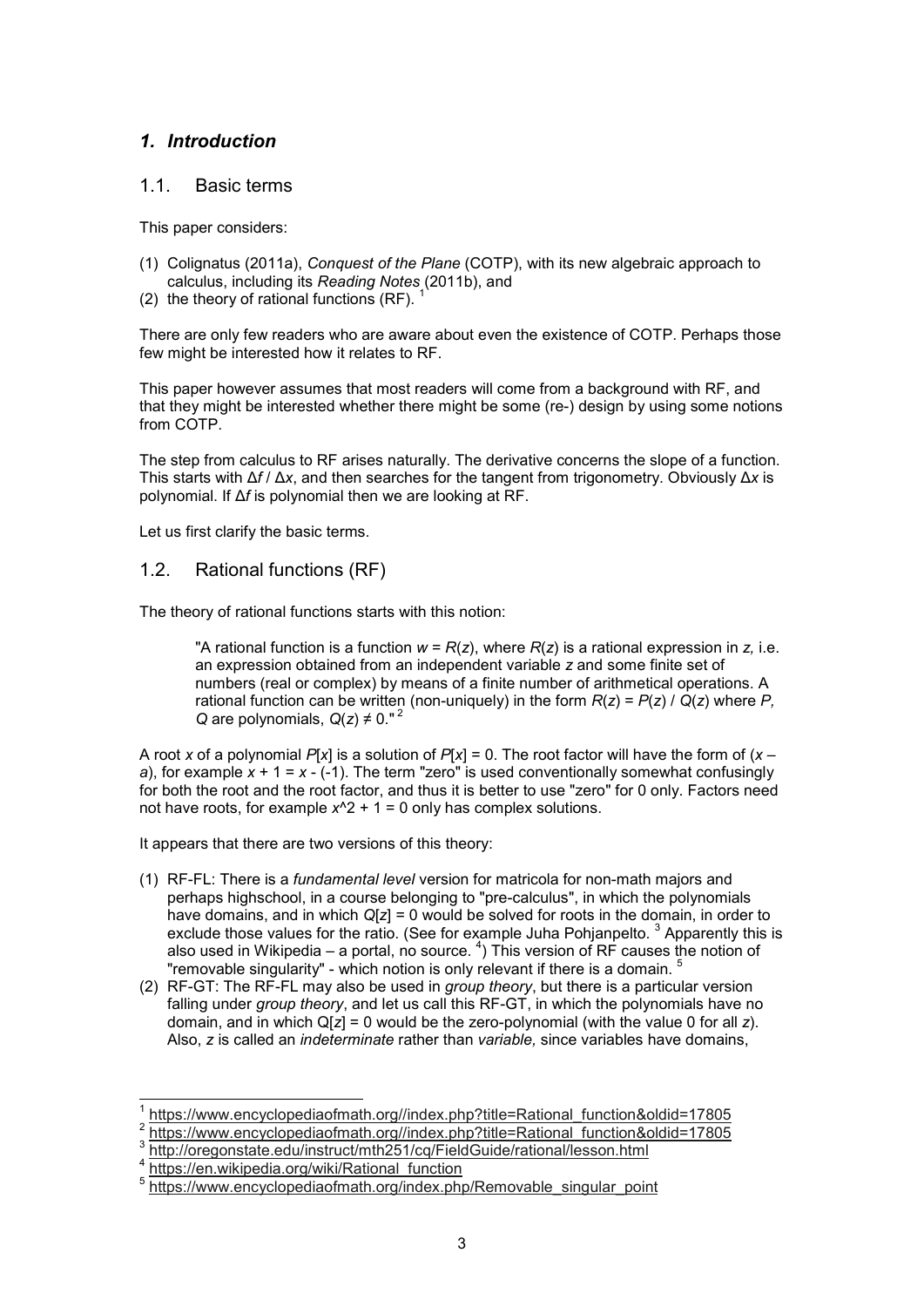which are not assumed here. Let us use *nondetermined* rather than *indeterminate.*  $^6$  RF-GT finds that the rational functions form a field. (If these theorists agree that *y* / *x* normally applies to domains, then they would have to agree that they need a new symbol for the RF[*y, x*] rather than abusing the same symbol for other purposes. Paul Garrett suggests to replace "ratio" by "pair".  $^7$ )

The fundamental level version of RF requires that the user keeps track of the singularities. This might be seen as needlessly burdensome for some results, whence we understand the attractiveness of the approach in group theory to abstract from the domain. However, when results of RF-GT are applied, then there is a domain again, and RF-FL comes into focus again. (Actually, I find it awkward to presume that there is no domain, since an expression *x* – *a* = 0 would solve as *x* = *a,* and then this would be "just an expression" and not be an element in some domain ? Indeed, we find that RF-GT has only limited relevance.)

The theory of polynomials  $^8$  is embedded within RF. Each polynomial  $P$ [x] can be written as *P*[*x*] / 1. However, authors can specialise, and potentially there might be some miscommunications, in particular for transfers from *quotients of factors* in RF to *products of factors* in polynomials.

A key issue in this paper is that "removing a singularity" is actually an adjustment of the domain. Mathematics texts on this issue should be much more explicit. The notion of "dynamic quotient" (see below) fits this explicity.

There are two ways to remove singularities for polynomials:

- (a) Use the *coefficients* (and not the variables) to prove a theorem on *factoring*, and rely on *P*[*z*] = *Q*[*z*] *R*[*z*]. This eventually causes Ruffini's Rule, <sup>9</sup> sometimes a.k.a. Horner's Scheme. <sup>10</sup> (PM. The proof on factoring might also be done in RF-GT but this is actually an irrelevant and rather confusing approach, since the idea is to remove singularities, and those only are relevant when there is a domain which isn't assumed for RF-GT.) (PM. Multiplicative factoring does not quite generate the slope of a curve, as only Δ*f* / Δ*x* contains the notion of division, as in the trigonometric notion of tangent.)
- (b) Use limits. This approach isn't considered "algebra" but regarded as "analysis". This method would also work for non-polynomials.

There are some key issues in definition. Is  $f[x] = p[x] / q[x]$  still a RF for points  $q[x] = 0$  ? For such points *f*[*x*] is not defined and it cannot be written as a fraction. Thus above definition of RF implies that we don't have a RF at roots of *q*. Wikipedia – a portal and no source – has the confusing statement: "The rational function  $f(x) = x / x$  is equal to 1 for all *x* except 0, where there is a removable singularity." <sup>11</sup> This suggests that  $f[x] = x / x$  is a rational function. But it is not a rational function for *x* = 0. The proper phrasing would be that *x* / *x* is a rational *expression,* and for  $x \neq 0$ ,  $f[x] = x / x$  is a rational function. <sup>12</sup> We get a function when we combine an expression with domain and range. Subsequently, if *p*[*x*] can be factored as *p*[*x*] = *g*[x] *r*[*x*] then we can "simplify" and get  $f(x) = r(x)$  which is a RF ( $r(x) \neq 0$ ). However, *f* still has the undefined spots in the domain. But *r*[*x*] might not have such undefined spots. In this example  $r[x] = 1$  also for  $x = 0$ . However, how can we write  $f[x] = r[x]$  when domains differ ? It may be that users of RF are so used to such domain issues, that they don't properly record them, for doing so might be needless ballast. For students learning about these issues these conventions will however be confusing (but they hate losing points for not writing *x* ≠ 0 too).

 6 In Wolfram's *Mathematica* the term *Indeterminate* stands for undefined, comparable to Infinity. Above group theory is better served with "nondetermined".

<sup>7</sup> http://www-users.math.umn.edu/~garrett/m/algebra/notes/06.pdf

<sup>8</sup> https://www.encyclopediaofmath.org/index.php/Polynomial

<sup>9</sup> http://mathworld.wolfram.com/RuffinisRule.html

<sup>&</sup>lt;sup>10</sup> https://www.encyclopediaofmath.org/index.php/Horner\_scheme

<sup>11</sup> https://en.wikipedia.org/wiki/Rational\_function

<sup>&</sup>lt;sup>12</sup> Compare the shifting meanings of "student": (i) "Student John can apply for this scholarship except when he is not at a university", (ii) If you are at a university, then you qualify as a student and can apply for this scholarship."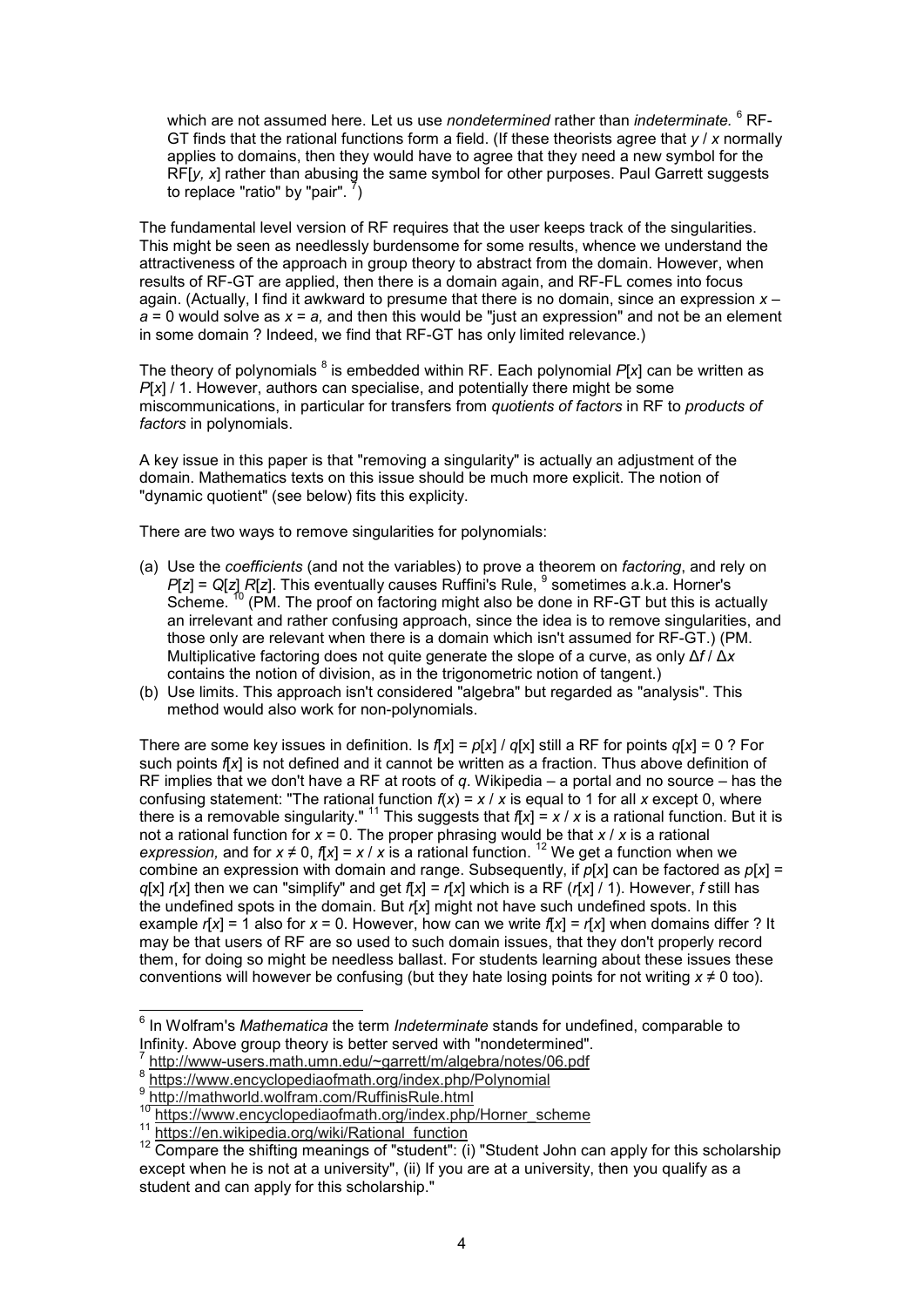# 1.3. Conquest of the Plane (COTP)

Colignatus (2011ab) "*Conquest of the Plane*" (COTP) is a *primer* on both analytic geometry and calculus. Thus it targets (i) teachers of mathematics and (ii) students training for this, and (iii) researchers in the didactics of mathematics. It may also be useful for (iv) matricola of nonmath majors and (v) advanced placement students at highschool. COTP is a *proof of concept* for the algebraic approach to calculus. The original approach was given in a few pages by Colignatus (2007) "*A Logic of Exceptions*" (ALOE). COTP shows how this can be developed into a primer with the various intermediate steps and subsequent deductions.

ALOE and COTP present the "dynamic quotient". Let us briefly restate it, as it will be discussed at more length below. Let *y* / *x* be as it is used currently in textbooks, and let *y* // *x* be the following process or program, called *dynamic division* or *dynamic quotient*, with numerator *y* and denominator *x*:

*y* // *x* ≡ { *y* / *x*, unless *x* is a variable and then: assume *x* ≠ 0, simplify the expression  $y / x$ , declare the result valid also for the domain extension  $x = 0$  }

The algebraic definition of the derivative then follows directly:

*f*  $f$  $K$  $X$  =  ${Δf}$   $M$   $Δx$ , then set  $Δx = 0$ }

Key properties are:

- (1) The dynamic quotient refers to expressions that can be simplified, and variables that have domains that can be manipulated. These need not be polynomials.
- (2) The derivative (using the dynamic quotient) concerns functions that rely on (1).

The definition of the dynamic quotient can be found in Colignatus (2007:241) or (2011a:57). It appears that mere reference is not sufficient and that some readers require that a discussion is self-contained. This condition is awkward since COTP really deserves a study because of its approach to didactics and essential refoundation of calculus. Yet, a section below thus repeats the definitions of the dynamic quotient and the derivative that uses this.

### 1.4. Potential relation

A potentional relation between COTP and RF is given by these observations:

- (1) With Δ*x* an obvious polynomial, Δ*f* // Δ*x* would relate to the format of rational function, if Δ*f*[*x*] would be polynomial too.
	- (a) Might the domain manipulation be equivalent to Ruffini's bypass (RF-FL) ?
	- (b) Might the domain manipulation be equivalent to abstracting from it (RF-GT) ?
	- (c) If there is this equivalence:
	- (i) Does RF in this manner provide a corroboration for the notion of the dynamic quotient ?
	- (ii) If the group theory version of RF corroborates the notion of dynamic quotient, doesn't it then also show that the dynamic quotient is superfluous (for polynomials), since it would imply that there is an algebraic representation of Δ*f* / Δ*x,* with normal division ? (But RF-GT is not taught in highschool, so it couldn't be used to teach an algebraic approach to the derivative there.)
	- (iii) Might the notion of domain manipulation make RF *itself* superfluous, so that also the distinction between group theory and fundamental level version becomes rather irrelevant ?
- (2) Could these results be translated to cases with *f* non-polynomial ?
	- (a) The algebraic approach to the derivative also works for the exponential function and trigonometry. Looking at calculus in algebraic manner again would be a fundamental redesign, after the Cauchy and Weierstrasz turn to numbers.
	- (b) Colignatus (2014) is already an invitation to research mathematicians to see if one can develop a theory of "expressions" that can be "simplified". This present paper extends on that invitation.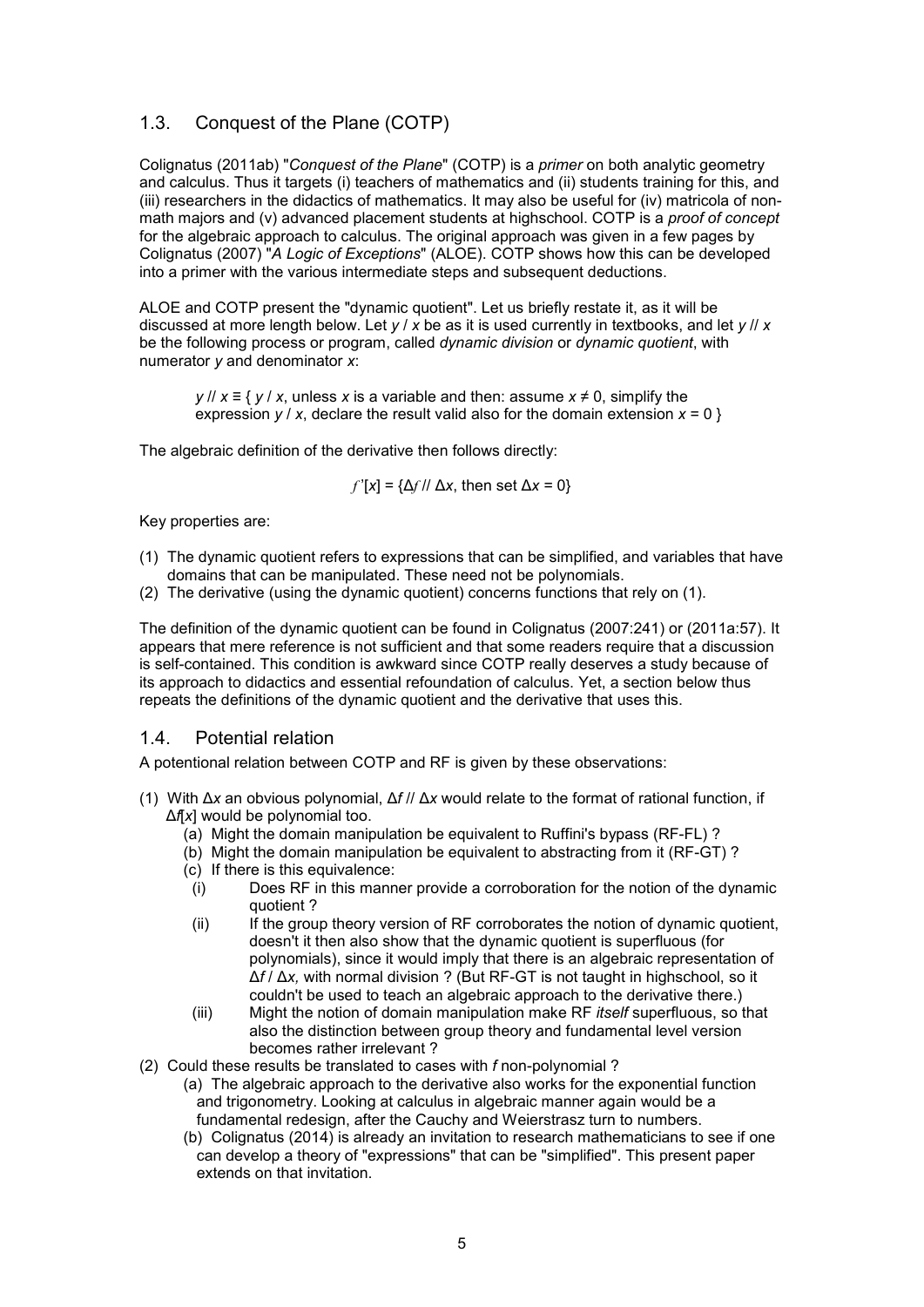(3) For group theory, the step from a ring to a field is given by the inclusion of division for the latter. How would group theory adapt to the notion of the dynamic quotient ? RF would be a key case to start with. (The motivation to focus on division is obviously the problem of 1 / 0 and 0 / 0. The angle on the derivative is a special case for this.)

For all clarity, our issue doesn't concern the derivative of *f*[*x*] / *g*[*x*] for polynomials *f* and *g*.

# 1.5. Analytic geometry and calculus

Mathematics makes a distinction between *analysis* and *algebra*. Yet now there is the suggestion that there is a connection where that distinction gets blurred.

(i) Ancient Greek geometry is called *synthetic* since one generates proofs by "putting together" the various givens (definitions, axioms and earlier theorems). In *analytic geometry* one generates proofs by decomposing (analysing) issues in terms of algebra (even though this actually means a shift to other kinds of givens)*.*

(ii) Historically, a function was a *proscription* of how to turn an input into an output. Leonhard Euler (1707-1783) worked in this manner. See for example Cha (1999). This generated some study of notations and algorithms, as we see nowaday in *computer algebra,* with the algebra of *variables* and *expressions.* See for example Wolfram (1996) on pattern recognition.

(iii) A subsequent historical development was that even analytic geometry and its system of co-ordinates was seen as not exact enough, whence one looked for foundations in number and arithmetic. This became the field of *analysis.* Corner stones of the latter are notions of numerical continuity and limits. The current perception in mathematics is that calculus can only be done in *analysis*.

A role is played by the distinction between finite and infinite sums. The RF adopts finite sums only. The exponential function and the (basic) functions in trigonometry have a Taylor expansion, which is a polynomial form, but with infinite sum. The expression  $(e^x - 1)$  / *x* generates a problem for *x* = 0, and cannot be treated in RF because of its Taylor infinite sum. We have  $\sin[\varphi] \leq \varphi \leq \sin[\varphi] / \cos[\varphi]$  around  $\varphi = 0$  and for  $\varphi = 0$ , but only  $1 \leq \varphi / \sin[\varphi] \leq 1 / \sqrt{\pi}$ Cos[ $\phi$ ] and no proper outcome for  $\phi = 0$  because of the Taylor infinite sum. With the standard (static) notion of division, the infinite sum requires limits, whence this is *analysis.* (See however COTP (2011ab) and Colignatus (2017b) for algebraic solutions to these cases.)

(iv) Set theory considers functions as pairs  $f = \{ \{x, y\} \mid x \text{ and } y \text{ in their sets} \}$ . The *x* and  $y = f[x]$ are *elements* and not quite *variables* (symbols that can be assigned different values)*.* For *analysis*, the sets are (real) numbers. This necessitates notions of *numerical* continuity and limits. (There may be the problem here that continuity is defined by using limits, and limits are defined by using continuity, see Colignatus (2016bc).)

(v) Colignatus (2007) (2011a) rekindles the approach to look at expressions. Information about the function is contained in its expression. There is a notion of "continuity in form" (COTP 224-225). This information can be used when particular methods of arithmetic generate problems, notably with arithmetic division at zero. We can define a notion of "dynamic quotient" that manipulates the domain. This dynamic quotient allows an algebraic definition of the derivative.

# 1.6. Origin and purpose of this paper

The algebraic approach to calculus originated from didactics and it would be up to mathematicians to see how far the redesign can be developed further. The algebra of expressions is less developed indeed, but this may be just a historical drift due to the focus on numerics. Highschool students should not become a victim of this historical development within mathematics. For didactics the use of the dynamic quotient is well-defined, and, the derivative is a mere consequence. Obviously, students majoring in mathematics would have to know both methods.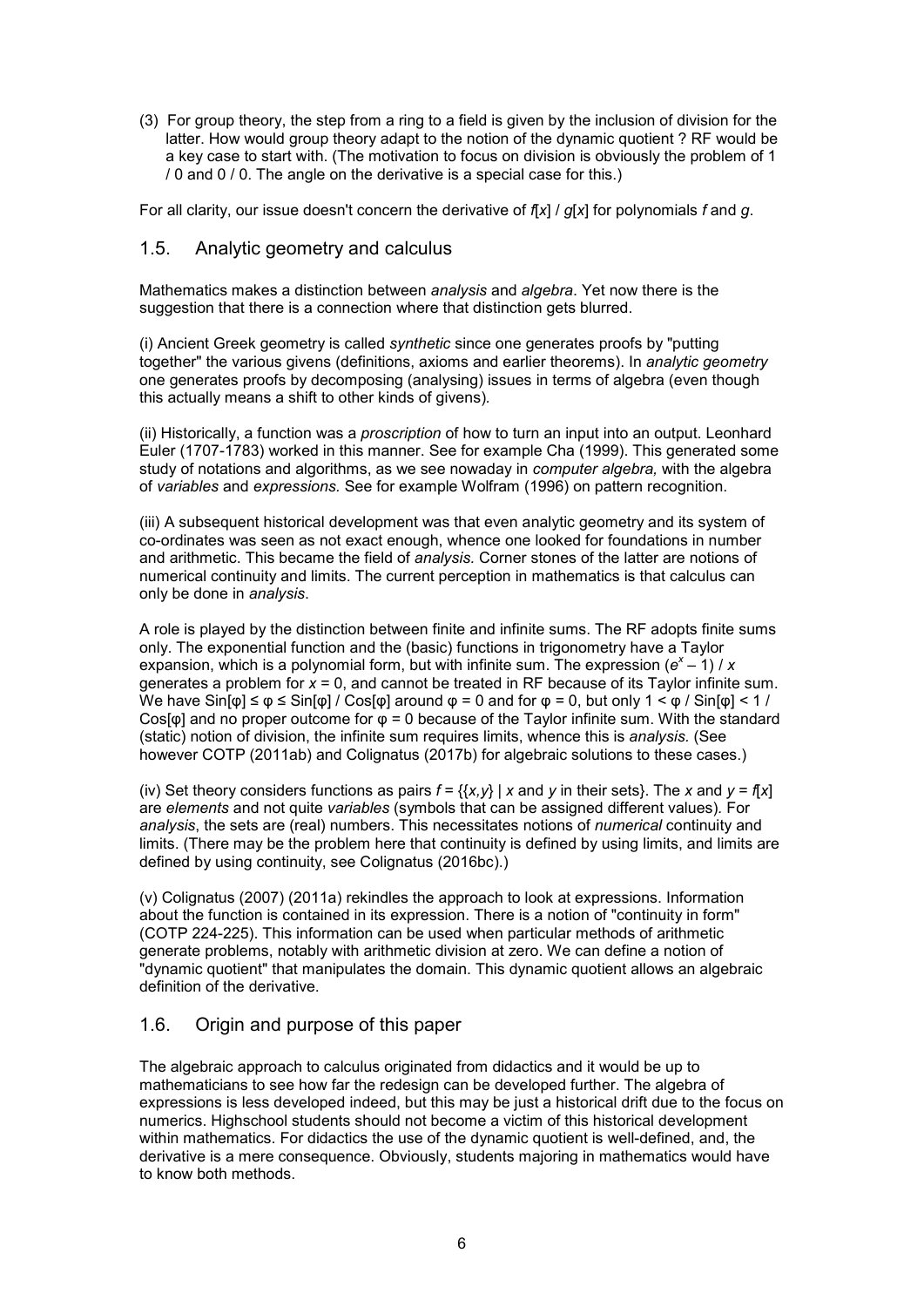This paper (thus) must be seen as an invitation from the realm of didactics of mathematics to research mathematics to see whether issues can be developed further. Are we allowed to refer to insights from analytic geometry (or "geometric intuition") as part of proofs ? Mathematicians might grant that this might be done in didactics. Didacticians might grant that mathematicians have the job to question details, which they do in research mathematics. Views on this might clash when there is the emphemeral notion as if we would withold students essential information by referring to analytic geometry (and some "geometric intuition") instead of requiring that they should be trained to become research mathematicians themselves too.

My approach to this is that a sound training in empirical science (and in what is called "applied mathematics") would be the best base to judge about balance between what is both didactically effective and mathematically required. Research mathematics can speak their mind but without a sound background in the empirics of didactics they should not decide upon math education in highschool and matricola for non-math-majors. Obviously, it are the students who must tell what didactics works for them. Thus I am looking forward to classroom experiments, i.e. not just usage of the methods but randomised controlled trials. This present discussion should also be helpful to determine what to check.

This present discussion has been inspired by reading work by Michael Range, who referred to RF. See **Appendices A and B** and Colignatus (2017e). **Appendix B** has been taken from (2017e) Appendix H.

For the Dutch setting, it appeared that a mathematics training for aspiring teachers of mathematics was organised by research mathematicians rather than teachers. Their training programme puts more emphasis on group theory and analysis (less relevant for highschool education) and doesn't develop the algebraic approach to calculus, see Colignatus (2017f).

### 1.7. Insulation as the risk of specialisation

Research mathematics (RM) might not understand the need to look at division again. They regard the issue as essentially solved by Analysis with its notions of continuity and limits. In other subjects of study, division by zero is avoided by excluding those points from the domains of functions and from general consideration anyhow, for the reason that the issue is no longer interesting (or would turn the topic into Analysis).

Observe in particular that RF and the theory of polynomials might be separate specialisations, even though RF looks at ratios of polynomials.

- In the subject of "rational function" group theory version (RF-GT), the roots of the denominator are excluded *by definition*. (This is not standard for polynomial theory in general. Roots often must be found and cannot be specified a priori anyway.)
- In the subject of polynomials, the roots are "factored" such that it is claimed that division is not needed. (Though there still is the need to *isolate* or *identify* factors.)
- A research mathematician can switch between the different subjects of "rational function" (ratio of factors) and "polynomial" (product of factors) without drawing attention to the implication that there is a switch in perspectives and *that the domain of the function is being manipulated*.

This switch in perspectives need not be transparant, and then there will be confusing for students.

The key issue is that the domain is being manipulated. It is transparant to actually *say so*.

It may be so obvious to RM that they are manipulating the domain, that they no longer say so. It may also be that some RM have forgotten what the purpose is, and that they are just working on their specialisation. It may well be that research mathematicians (RM) have insulated themselves against the problems that students in highschool have with these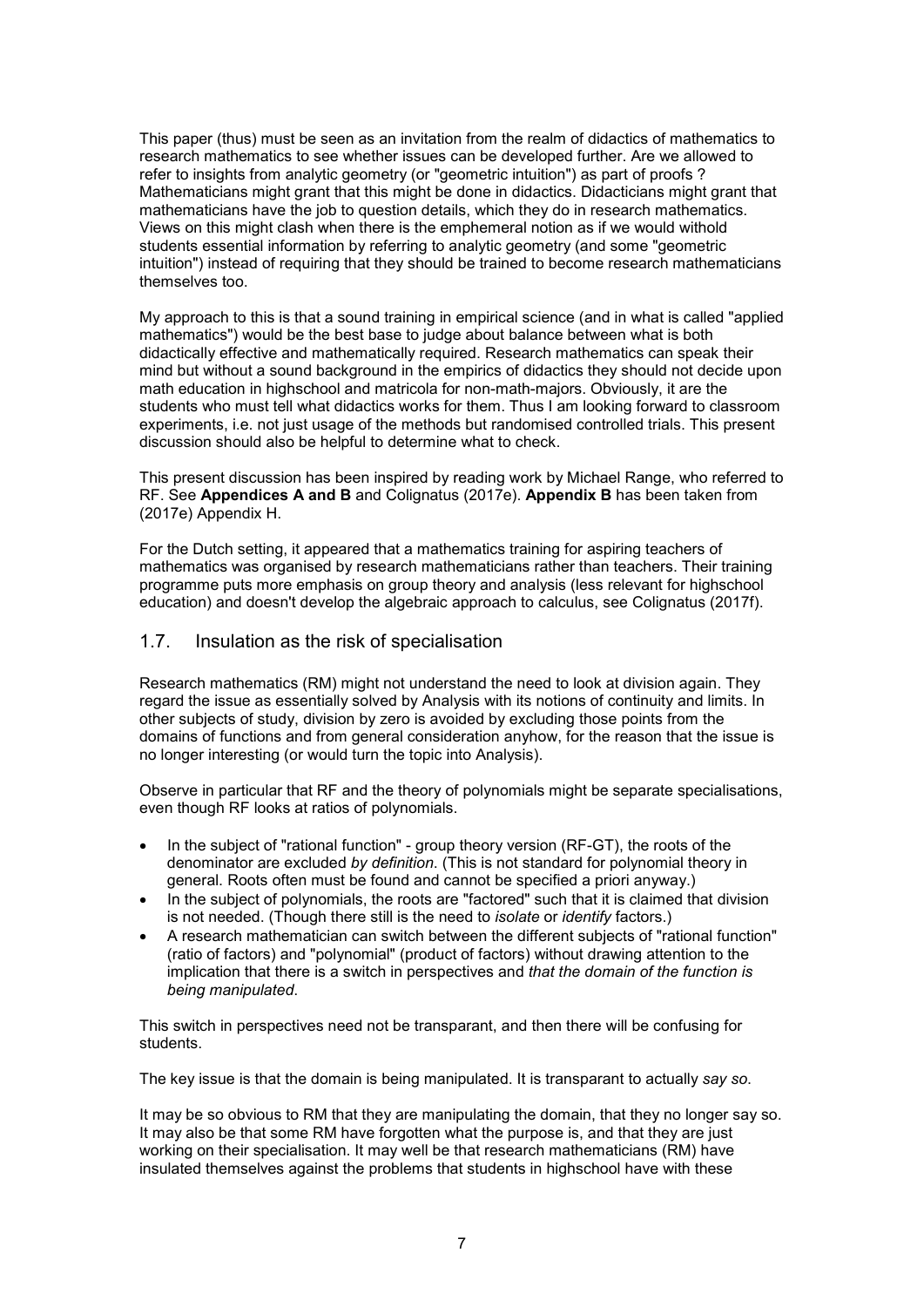issues. The answer by RM might be that such students should become more like RM, but the real solution is to remove this insulation.

PM. Roots of polynomials can be handled by looking at the *coefficients* in the polynomial. This is the only way known to avoid (long) division. See the discussion below on Range (2016c:16), Figure 5. However, this approach (or Ruffini's Rule) isn't always mentioned, and when it isn't mentioned then this contributes to confusion.

### 1.8. Overview of this discussion

This discussion will look at the angles mentioned in the table of contents.

Figure 1 gives an overview of those angles. Group theory doesn't have the concept of domain manipulation, and group theory is so dominant in the perception of theorists, that mathematicians currently are forced to manipulate domains without being able to say so. Figure 2 shows that the invoked steps however can be actually incorrect.

It will be useful to start with a review of the algebraic approach to the derivative with the use of the dynamic quotient.



**Figure 1. Overview of the relations in this discussion**

**Figure 2. Steps without a memory where they originated (First line with real domain)**

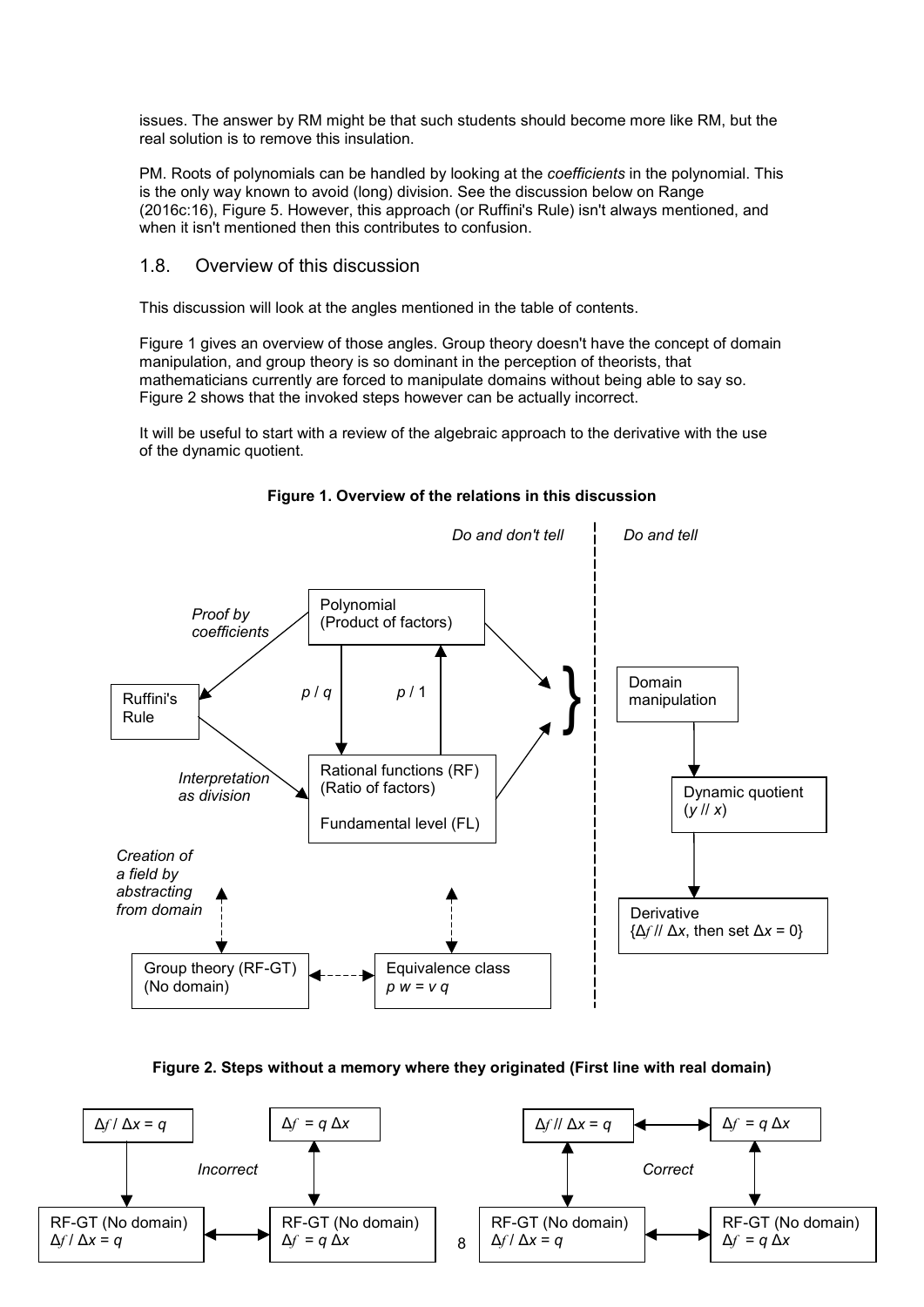# *2. Short restatement of dynamic quotient and derivative*

The following basically repeats sections from Colignatus (2016ad), but includes some edits and new comments. See COTP for the theoretical development and the approach to calculus in general (integral and derivative).

### 2.1. Ray through the origin and definition of dynamic quotient

Let us consider a ray – rays are always through the origin – with horizontal axis *x* and vertical axis *y*. The ray makes an angle α with the horizontal axis. The ray can be represented by a function as  $y = f[x] = s x$ , with the slope  $s = \tan[\alpha]$ . Observe that there is no constant term  $(c =$ 0). See Figure 3.

#### **Figure 3. A ray with angle α and slope** *s*



The quotient  $y / x$  is defined everywhere, with the outcome *s*, except at the point  $x = 0$ , where we get an expression 0 / 0. This is quite curious. We tend to regard *y* / *x* as the slope (there is no constant term), and at *x* = 0 the line has that slope too, but we seem unable to say so.

There are at least five responses:

(i) The argument can be that *y* has been defined as  $y = s x$ , so that we can always refer to this definition if we want to know the slope of the ray. This approach relies on a notion of a "memory of definitions", to be used when algebra lacks richness in expressiveness.

(ii) Standard mathematics can take off with limits and continuity.

(iii) A quick fix might be to redefine the function with a branching point:

SlopeOfRay[y, x] =  $\begin{cases} y/x = s & \text{if } x \neq 0 \\ s & \text{if } x = 0 \end{cases}$ 

We can wonder whether this is all nice and proper, since we can only state the value *s* at 0 when we have solved the value elsewhere (or rely on the definition as in (i) again). If we substitute *y* when it isn't a ray, or example  $y = x^2$ , then we get a curious construction, and thus the definition isn't quite complete, since there ought to be a test on being a ray. Anyway, defining lines in this manner isn't a neat manner. It is really so, that we cannot define a line as  $v = s x + c$  and that we must specify the branching when  $x = 0$  ?

(iv) The slope *y* / *x* is regarded as a special case of "rational functions". See the section above and the discussion below of Range (2016c:16), Figure 5. If we work on coefficients only, then we get Ruffini's Rule (a case of "synthetic division"), see Colignatus (2016ef) also referring to MathWorld. <sup>13</sup> The first problem is that in this approach the issues of "identifying the factors"

<sup>13</sup> http://mathworld.wolfram.com/RuffinisRule.html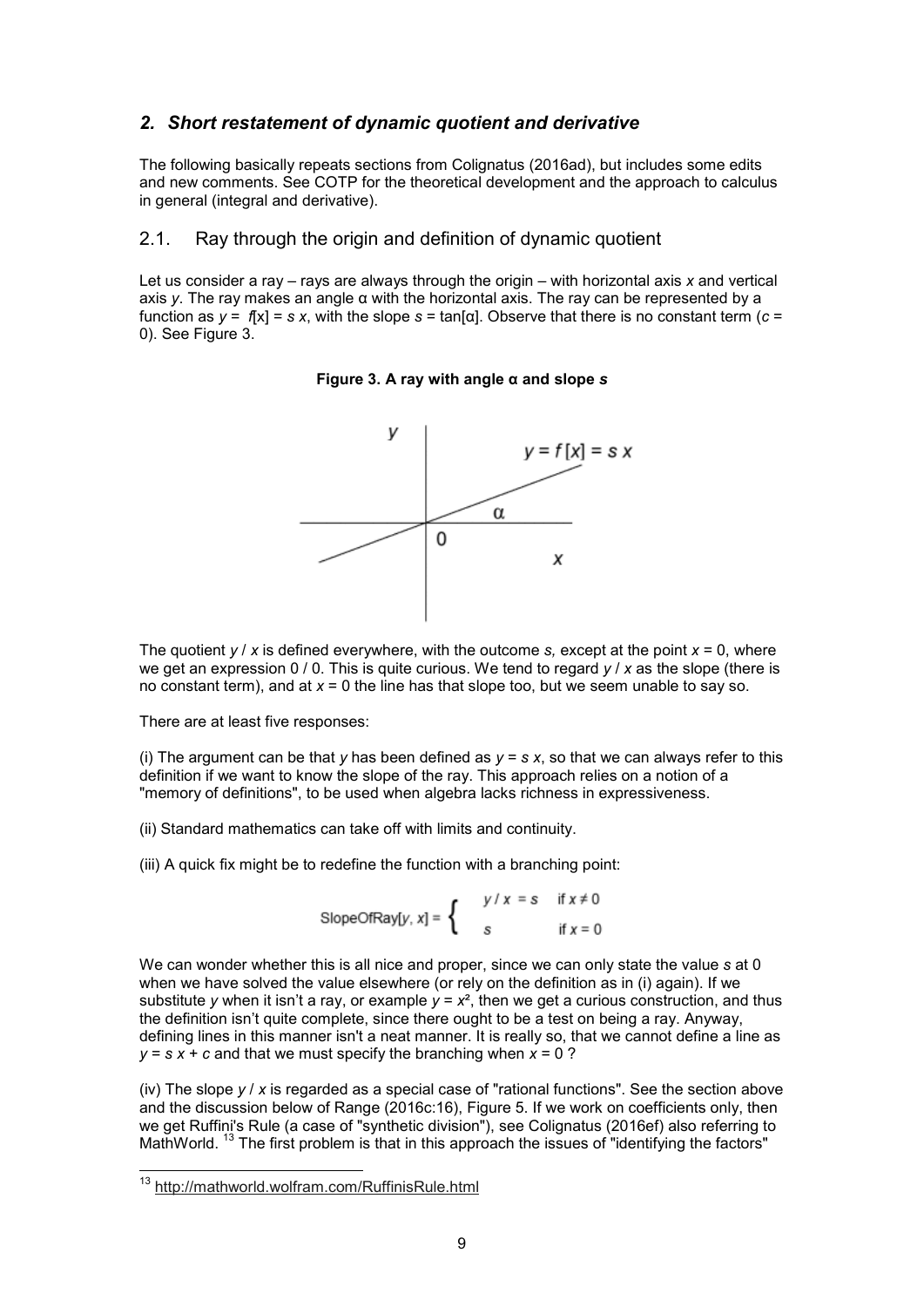and "adjusting the domain" are only indicated and not made explicit via separate notations. The term "synthetic division" indicates that it might not be "proper division". To what extent is there proper division, so that "eliminating" the factor *x* generates a result that can be understood as the slope of the line at that point (i.e. fitting to the tangent in trigonometry) ? The second problem is that this remains within the realm of polynomials.

(v) The algebraic approach uses the following definition of the dynamic quotient. Let *y* / *x* be as it is used currently in textbooks, and let *y* // *x* be the following process or program, called *dynamic division* or *dynamic quotient*, with numerator *y* and denominator *x*:

*y* // *x* ≡ { *y* / *x*, unless *x* is a variable and then: assume *x* ≠ 0, simplify the expression  $y / x$ , declare the result valid also for the domain extension  $x = 0$  }

Thus in this case we can use  $y / y = s x / y = s$ , and this slope also holds for the value  $x = 0$ . since this has now been included in the domain too.

We thus *extend the vocabulary of algebra*, so that *multiplication with variables* gets an inverse with *dynamic division by variables*. Since this is a new suggestion we must obviously be careful in its use, but the application to the derivative is a case that appears to work.

The case of the line may be seen as a special case of a polynomial. However, the general notion is "simplify", and there might be other ways than just eliminating factors.

### 2.2. Dynamic quotient has the denominator as a variable

Simplification only applies when the denominator is a variable but not for numbers. Thus *x* // *x* = 1 but 4 // 0 generates 4 / 0 which is undefined. Also *x* / *x* is standardly undefined for *x* = 0.

This definition assumes a different handling of different parts of the domain. The test on the denominator is a syntactic test. When the denominator is an expression like  $(p + 2)$  then the syntactic test shows that the denominator is a variable, *x* = *p* + 2. One does not substitute "(*p* + 2) is a variable" for substitution doesn't look at syntax but uses the value of the variable.

It has been an option in the {...} definition above to write "(a) variable" instead of "a variable", which allows a shift from the syntactic test towards the semantic test of variability, and which also allows *substitution* into the definition, like "(*p* + 2) is (a) variable". After ample consideration, already in 2007 and later explicitly in Colignatus (2014), I think that we are better served with the syntactic test on the denominator, since this directly leads to the question: what is the domain of the denominator ?

The use of the curly brackets {...} also borrows from *Mathematica.* The brackets signify a list, that can be a set, but when the elements are expressions then the sequential evaluation of those turns into a programme.

# 2.3. From eliminating factors in polynomials to general "simplification"

In multiplication,  $(x - 1) (x + 1) = (x^2 - 1)$  holds for all real *x*. For division we lack an efficient vocabulary to express  $(x - 1) = (x<sup>2</sup> - 1) / (x + 1)$ , since this is undefined for  $x = -1$ . We can introduce branching, but still would have to use a limit to recover the value at *x* = -1. When we want to identify or *isolate* the factors however then this "isolate" would commonly be tantamount to requiring division.

An alternative way to identify factors (and find the derivative) for polynomials is the use of coefficients and Ruffini's Rule. If multiplication for polynomials is equivalent to manipulating coefficients, then the latter can also be used for the reverse process of division. See Colignatus (2016ef), that was inspired by (with thanks to) Harremoës (2016) also linking to Bennedsen (2004). It works for polynomials but is it general enough, for non-polynomials ?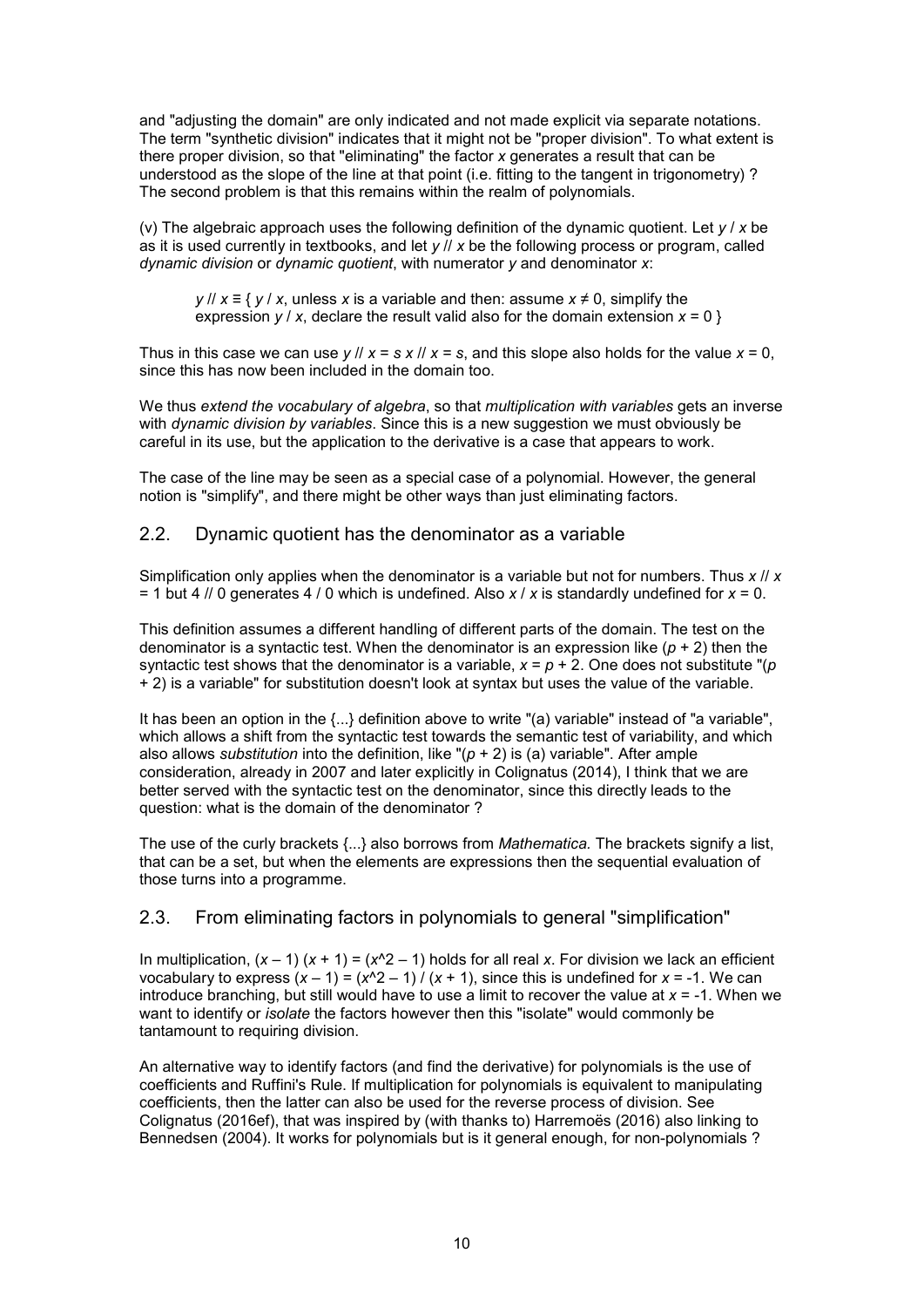*There remains the notion of a slope however too.* There is no clear link between coefficients (Ruffini's Rule) and the slope. We find the proper *values*, which suggests that there is such a link, yet this link must be shown. The method may be an efficient calculation method, but it doesn't explain that when we find outcome *s,* then we may also declare that it is valid for *x* = 0 (for we cannot do 0 / 0). Ruffini's Rule suggests that the user sets up a division, *y* / *x,* but when we look at the proof why it works,  $^{\vphantom{\mathrm{1}}\mathbf{4}}$  then we see addition and multiplication, and thus division (or repeated subtraction) is only an *interpretation*. The method works on the coefficients, and it isn't for nought that the term "synthetic division" is used.

The slope of a curve Δ*f* / Δ*x* contains the notion of division (or ratio). See also the definition of tangent in trigonometry for a right-angled triangle. This notion of a slope generates the link between derivative and integral, as the integral uses (Δ*f* / Δ*x*) \* Δ*x* to find Δ*f.* The fundamental theorem of calculus is: A function gives the area under its derivative. <sup>15</sup>

A crucial insight:

When we want to find the root factor  $x + 1$  in  $(x^2 - 1)$ , then we don't have to assume *x* ≠ -1, but we can assume the unrelated *x* ≠ 1, and then isolate the root factor as (*x* +  $1) = (x^2 - 1) / (x - 1).$ 

One might deem this acceptable. It might be a rationale for the theory of "rational function" – group theory version (RF-GT) to define such singularities away. This theory doesn't seem to care that we must also say something about factor  $x + 1$  at  $x = 1$ , but it would be straightforward to plug those holes in multiplicative form. The key question then is:

If we are willing to assume  $x \neq 1$  and adjust the domain afterwards (in multiplicative form) to again include it, then why would we not do so for  $x \neq -1$  directly ?

Reasoning like this generates the notion of the dynamic quotient as a useful extension of our vocabulary.

Students must simplify algebraic expression like  $(x^2 - 1) / (x - 1)$  anyhow. Since the dynamic quotient allows them to do so consistently with  $(x^2 - 1)$  //  $(x - 1)$ , there is no reason not to allow them to do so for the derivative too.

Eliminating factors is one way of simplification. There might be more ways. Thus the dynamic quotient uses the general notion of "simplification".

# 2.4. Perspective on division

j

The core of the new algebraic approach to the derivative lies in a new look at division. While division is normally defined for numbers, we now use the extension with variables and expressions with variables. Variables have their domains. By default the domain is the real numbers. (There might be symbols with unspecified (only potential) domains though: the "nondetermineds" of RF-GT.)

Let us distinguish the passive division result (noun) from the active division process (verb). For didactics it is important to write *y* for the numerator and *x* for the denominator, and not the other way around. In the active mode of dividing *y* by *x* we may first simplify algebraically under the assumption that  $x \neq 0$ , or that 0 is not in the domain of the denominator. Subsequently the result can also be declared valid for *x* = 0. This means *extending the domain*, i.e. not setting *x* = 0 but merely including that element in the domain.

Active division is not an entirely new concept since we find the main element of simplification well-defined in the function Simplify in *Mathematica,* see Wolfram (1996). For us there is the particular application of Simplify[*y* / *x*]. This doesn't claim that this well-definedness satisfies conditions for RM. For empirical research, it removes ambiguity, where students will have

<sup>&</sup>lt;sup>14</sup> https://en.wikipedia.org/wiki/Horner's\_method#Description\_of\_the\_algorithm

<sup>15</sup> http://mathworld.wolfram.com/FundamentalTheoremsofCalculus.html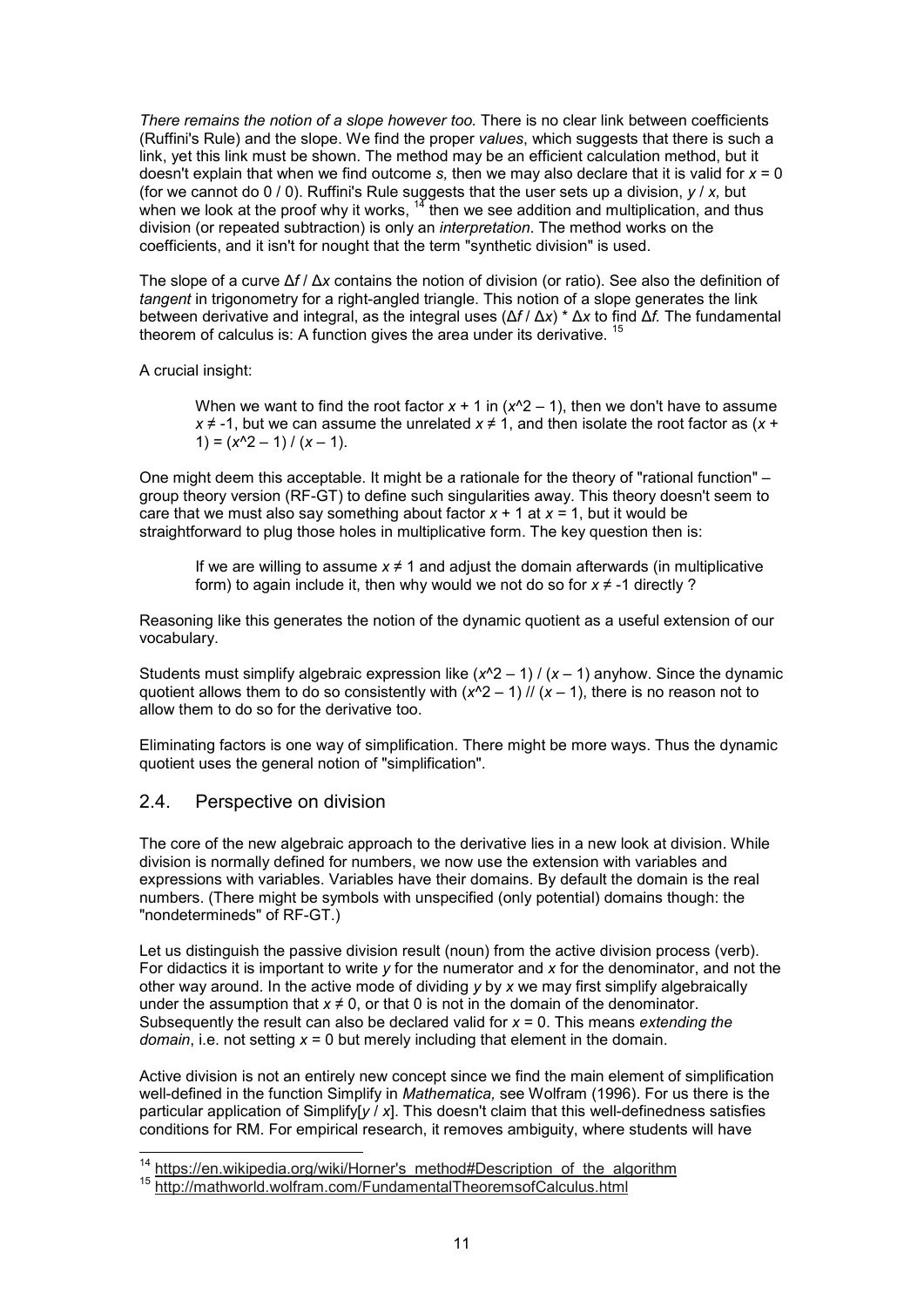various levels of skills on simplification, and we can refer to the computer output as an empirical standard. The active notion of division still requires a separate notation for our purposes. Denote it as *y* // *x* or (*y x<sup>D</sup>* ) where the brackets in the latter notation are required to keep *y* and *x* together, and where the *D* stands for *dynamic division*. In the same line of thinking it will be useful to choose static  $H$  = -1, and have *x . x<sup>H</sup>* = 1 for *x* ≠ 0. *H* gives a half turn as imaginary number *i* gives a quarter turn.

There is already an active notion (verb) in taking a ratio *y* : *x*. But a ratio is not defined for *x* = 0. Normally we tend to regard division *y* / *x* as already defined for the passive result without simplification – i.e. defined except for *x* = 0. Non-mathematicians will tend to take *y* / *x* as an active process already (so they might denote the passive result as *y* // *x* instead). For some it might not matter much, since we might continue to write *y* / *x* and allow both interpretations depending upon context. This is what Gray & Tall (1994) call the "procept", i.e. the use of both concept and process: "The ambiguity of notation allows the successful thinker the flexibility in thought (...)". In that way the paradoxes of division by zero are actually explained, i.e. by confusion of perspectives. It seems better to distinguish *y* / *x* and *y* // *x*.

# 2.5. Already used in mathematics education

Clearly, mathematics education already takes account of these aspects in some fashion. In early excercises pupils are allowed to divide 2 *a* / *a* = 2 without always having to specify that *a* must be nonzero. At a certain stage though the conditions are enforced more strictly. A suggestion that follows from the present discussion is that this process towards more strictness can be smoother by the distinction between / and //.

An expression like (1 –  $x^2$ ) / (1 - *x*) is undefined at *x* = 1 but the natural tendency is to simplify to 1 + *x* and not to include a note that there is branching at  $x \ne 1$ , since there is nothing in the context that suggests that we would need to be so pedantic, see **Table 1**, left column. This natural use is supported by the right column. The current practice in teaching and math exams is to use the division *y* / *x* as a hidden code that must be cracked to find where *x* = 0, but it should rather be the reverse, i.e. that such undefined points must be explicitly provided if those values are germane to the discussion. Standard graphical routines also tend to skip the undefined point, requiring us to give the special point if we really want a discontinuity.

|  | Table 1. Simplification and continuity |  |  |  |
|--|----------------------------------------|--|--|--|
|--|----------------------------------------|--|--|--|

| Traditional definition overload                                                        | With the dynamic quotient |
|----------------------------------------------------------------------------------------|---------------------------|
| $f(x) = (1 - x^2) / (1 - x) = 1 + x \quad (x \ne 1) \quad (1 - x^2) / (1 - x) = 1 + x$ |                           |
| $f(1) = 2$                                                                             |                           |

In common life there is no need to be very strict about always writing "//". Once the idea is clear, we might simply keep on writing "/" as a procept indeed. It remains to be tested in education however whether students can grow sensitive to the context or whether it is necessary to *always* impose strictness. For the mathematically inclined pupils or students graduating at highschool one would obviously require that they are aware that *y* / *x* is undefined for  $x = 0$  and that they can find such points.

# 2.6. Subtleties

The classic example of the inappropriateness of division by zero is the equation

$$
(x - x) (x + x) = x2 - x2 = (x - x) x,
$$

where unguarded "division" by  $(x - x)$  would cause  $x + x = x$  or  $2 = 1$ .

This is also a good example for the clarification that the rule, that we should never divide by zero, actually means that we must distinguish between: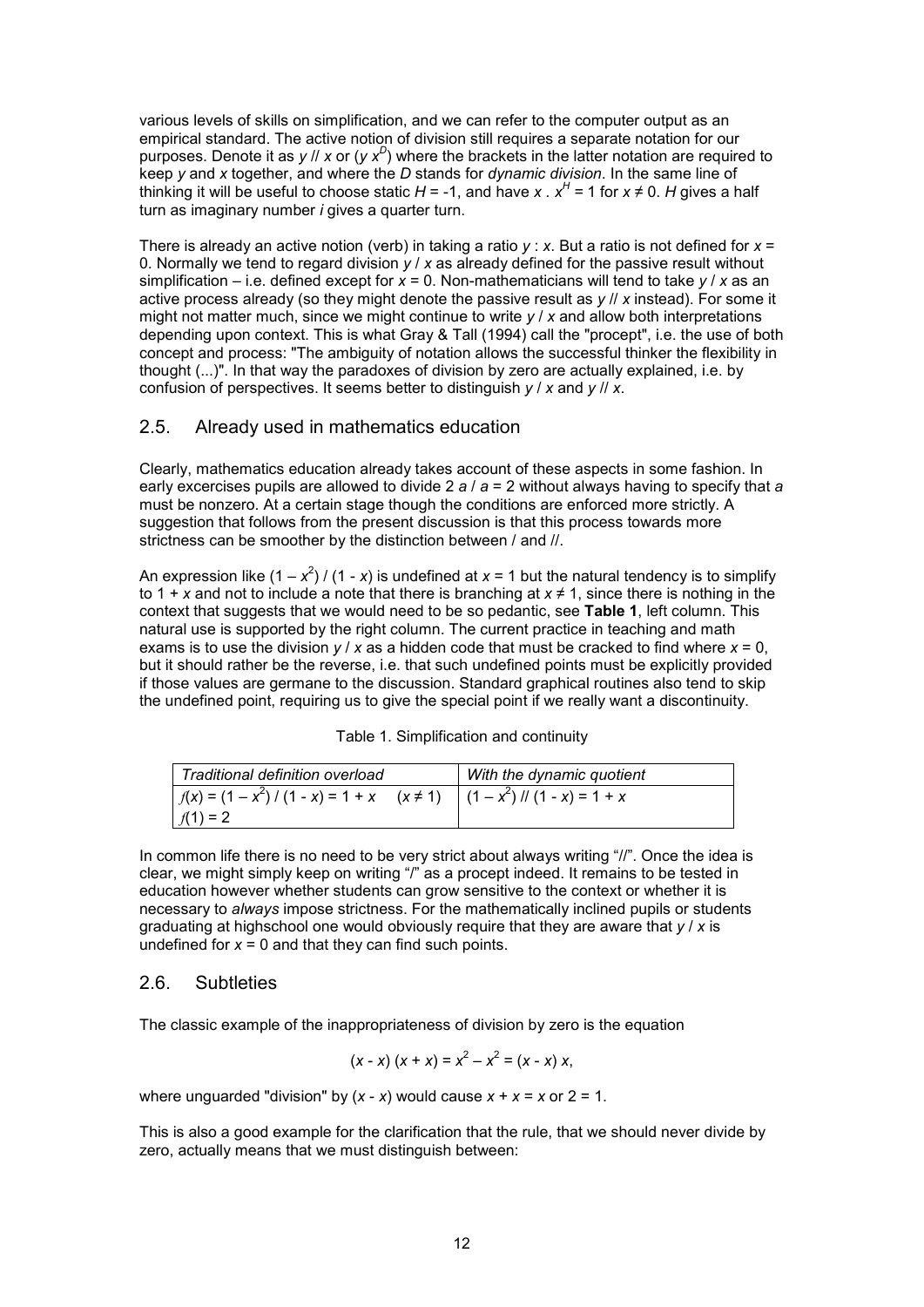- *creation* of a quotient by the choice of the *infix* between  $(x x)(x + x)$  and  $(x x)$
- *handling* of a quotient such as (*x x*) (*x* + *x*) *infix* (*x x*) once it has been created.

The first can be the great sin that creates such nonsense as  $2 = 1$ , the second is only the application of the rules of algebra. In this case, *x* - *x* is a constant (0) and not a variable, so that simplification generates a value Indeterminate, for both infices / and //. (One may notice that  $x - x = 0$  is the zero polynomial  $Q[z] = 0$  in the reference to RF-GT above.)

Also (*a* ( $x + x$ ) *a*) would generate 2x for  $a \neq 0$  and be undefined for  $a = 0$ . However, the expression ( $a(x + x)$  //  $a$ ) gives 2x, and this result would also hold for  $a = 0$ , even while it then is possible to choose  $a = x - x = 0$  afterwards: since then it is an instant (and not presented as a variable).

# 2.7. The derivative

The algebraic definition of the derivative then follows directly:

$$
f'[x] = \{ \Delta f / \Delta x, \text{ then set } \Delta x = 0 \}
$$

This means first algebraically simplifying the difference quotient, expanding the domain of Δ*x* with 0, and then setting Δ*x* to zero.

The Weierstraß ε > 0 and δ > 0 and its Cauchy shorthand lim(Δ*x* → 0) Δ*f* / Δ*x* are paradoxical since those exclude the zero values that are precisely the values of interest at the point where the limit is taken. Instead, using Δ*f* // Δ*x* on the formula and then extending the domain with Δ*x* = 0, and subsequently setting Δ*x* = 0 is not paradoxical at all. Students only need an explanation why one would take those steps.

Much of calculus might well do without the limit idea and it could be advantageous to see calculus as part of algebra rather than a separate subject. This is not just a didactic observation but an essential refoundation of calculus. E.g. the derivative of |*x*| traditionally is undefined at *x* = 0 but would algebraically be sign[*x*], see Colignatus (2011b). The derivative gives the change in the area under the curve, and this might not be the same as the slope of the incline (tangent line).

# 2.8. Differentials

There is the following progress from 2011 to 2016:

- COTP (2011ab) uses "*df* / *dx* " as a icon only, or "*d* / *dx*" as an operator, to link up with history only, so that everyone who still uses this notation for the derivative can see that this has the same outcome,
- Colignatus (2016d) proposes to use *dx* and *dy* as variables, and to define  $dv = f'$ [*x*] *dx* so that  $dv / v/dx = f'$ [*x*] *dx*  $v/dx = f'$ [*x*]. This is actually the situation with the ray that this section started out with. Thus the derivative *f* '[*x*] is found by other means, and then is used to set up the ray with *dx* and *dy.* The dynamic quotient *dy* // *dx* should not be confused with finding the derivative (since *dy* can only be defined if one already has the derivative).

For users new to the notions of the dynamic quotient and the algebraic approach to the derivative, the relation *dy //*  $dx = f'$   $[x]$  might be confusing since they might think that the dynamic quotient suffices to find the derivative. (An answer to this is: There are various roads to Rome but only few ways to build it.)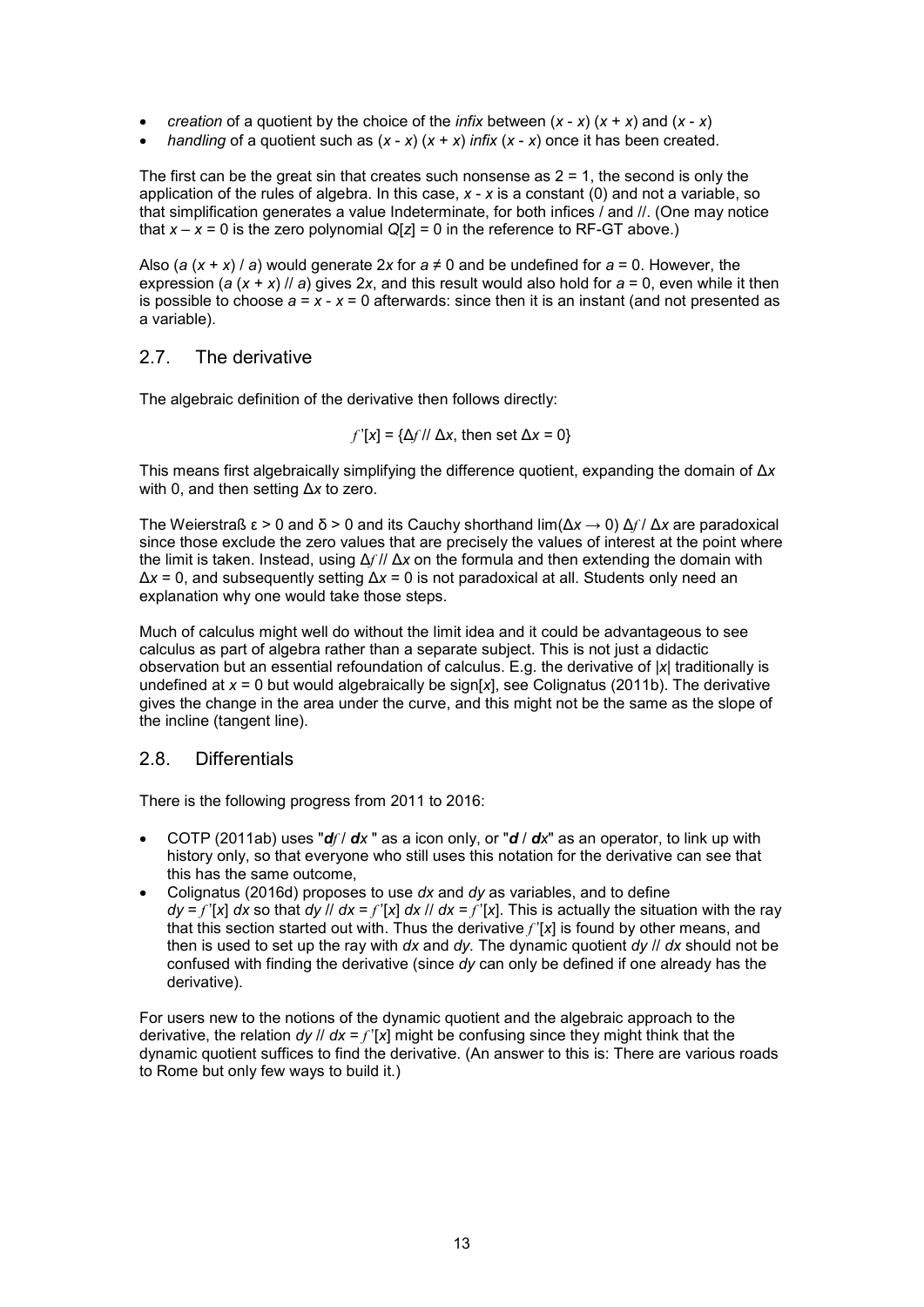## 2.9. Derivative at a point *x* = *a*

In the standard notation for the derivative, *x* is fixed and the new variable is Δ*x.*

There is also a notation when x is retained as a variable, and the fixed value is  $x = a$ . If we want to find the derivative at a point *x* = *a* then we would use above method to find *f* '[*x*] and then substitute the value to find *f* '[*a*]. This suffices.

If one wishes to specify *a* in the deduction, then use:

$$
\{(f[x] - f[a]) \mid f(x - a), \text{ then set } x - a = 0\} = f'[a]
$$

The following notation would be advised against, since it mixes changes of perspectives:

{Δ*f* // Δ*x*, then set Δ*x* = *x – a* = 0} = *f* '[*a*]

2.10. Definition of the incline

I will use the word "incline" instead of "tangent (line)" since the incline may also cut the function, see Colignatus (2016e). Let us use "tangent" in trigonometry only.

The core notion is that the slope *s* must be taken as the *slope of the curve* at the point of consideration. We don't have just the line. First we determine the slope of the curve, and then create the incline with it.

The point-slope form with  $\Delta x$  is:  $y - f[x] = s \Delta x$  at the point of inclination  $\{x, f[x]\}$ .

The point-slope form with *a* is:  $y = \text{include}[x] = s(x - a) + f(a)$  at the point of inclination  $\{a, f(a)\}$ .

The standard form is  $y = c + s x$ , with slope is s and constant  $c = f[a] - s a$ .

## *3. The use of an equivalence class in RF*

This paper assumes that most readers will have a background in RF.

Readers unfamiliar with RF would be advised to skip this section. The subsequent sections discuss RF-FL and RF-GT, and one can return to this present section later.

Let us consider the idea that RF already resolved the issue of the dynamic quotient, namely via the notion of an equivalence class.

Danilov & Shokurov (1998:212) define a rational function on variables *T*, and then create an algebraic variety  $16$  on some X with an equivalence class.  $17$ 

j

<sup>&</sup>lt;sup>16</sup> https://en.wikipedia.org/wiki/Algebraic\_variety

<sup>17</sup> https://en.wikipedia.org/wiki/Equivalence\_class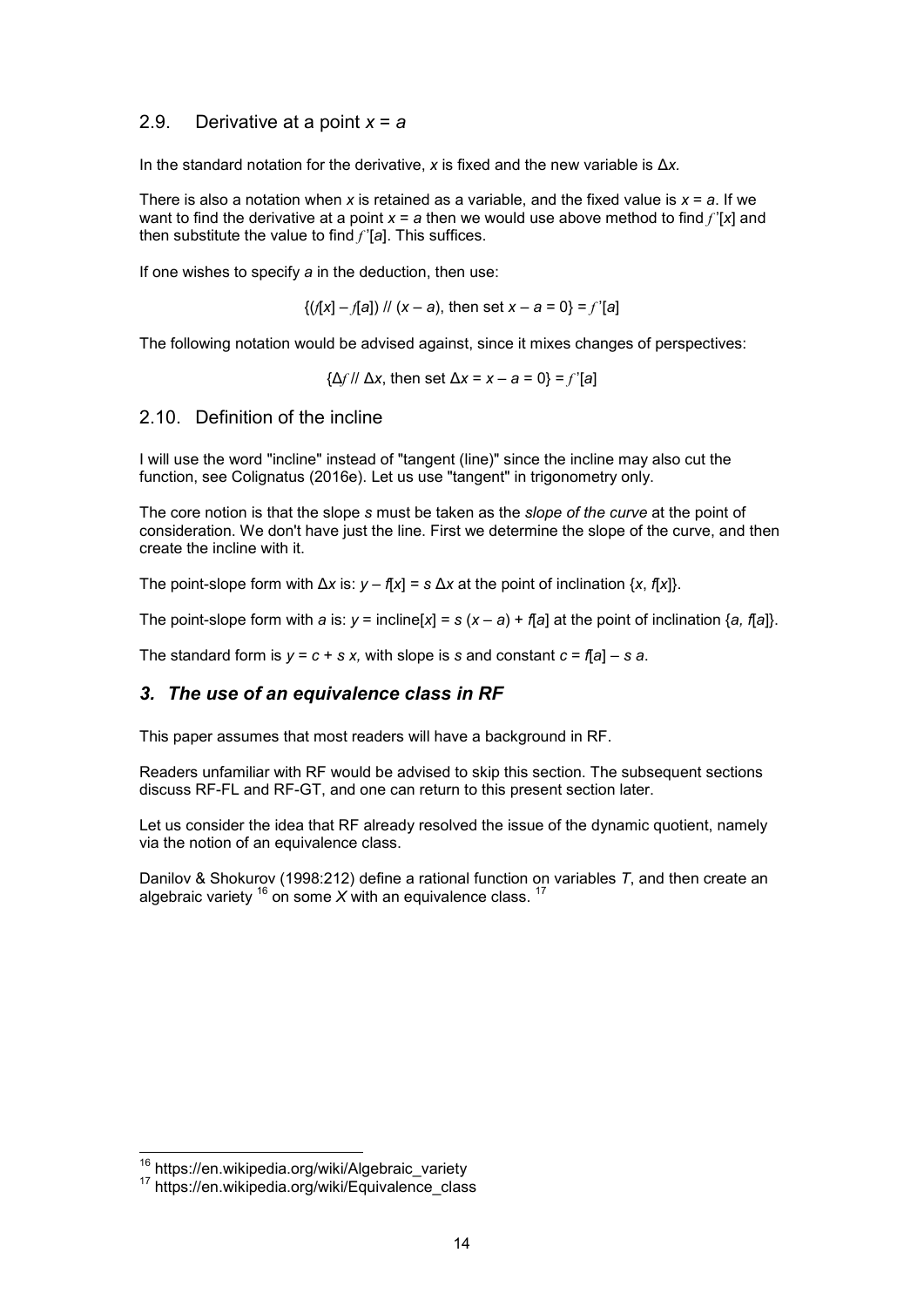1.3. Rational Functions. A rational function in the variables  $T_1, \ldots, T_n$ is defined as the ratio  $f/g$  of two polynomials, f and g, in  $T_1, \ldots, T_n$ , with  $g \neq 0$ . Note that it is not a function on the whole of  $A^n$ , but only on the open subset  $\mathcal{D}(q) \subset \mathbb{A}^n$  where g is different from zero. It is thereby uniquely determined by its restriction to any nonempty open subset  $U \subset \mathcal{D}(q)$ . Conversely, any regular function on an open set  $U \subset \mathbb{A}^n$  can be represented by a rational function.

This suggests the following generalization to any algebraic variety  $X$ . A rational function on X is an equivalence class of regular mappings  $f: U \to K$ , where U is an open dense subset of X. Two such maps, say,  $f: U \to K$  and  $f': U' \to K$ , are regarded as equivalent if they agree on  $U \cap U'$ . This really is an equivalence relation, because  $U \cap U'$  is also dense in X. (The naïve definition of a rational function as the ratio of two regular functions is of little interest, since on  $\mathbb{P}^n$  there are few regular functions.)

Rational functions can be added and multiplied together, so that the set  $K(X)$  of all rational functions on the variety X is a ring. It is clear that  $K(X)$  is the direct limit  $\lim_{N \to \infty} \mathcal{O}_X(U)$  of the rings  $\mathcal{O}_X(U)$ , as U runs through the open dense subsets of  $\overrightarrow{X}$ . If X is irreducible,  $K(X)$  is even a field. Indeed, if  $f: U \to K$  is a nonzero function, it is invertible on the nonempty (and therefore dense) open subset  $U - f^{-1}(0)$ . Further, for X irreducible, the field  $K(X)$  coincides with the quotient field of the integral domain  $K[U]$ , where U is any affine chart of X. For arbitrary X, the ring  $K(X)$  is the direct sum of the fields  $K(X_i)$ , where the  $X_i$  denote the irreducible components of X.

Thus:

j

- There is a manipulation of the domain, with *U* and *U'.* (It is recognised that these are different, and then the equivalence class is invoked.)
- Division by zero is removed by referring to density, which relies on limits.

Thus, this is not "algebraic" but rather "analysis". (Unless one regards algebra as how can say the same thing without using epsilon and delta.) (PM. I used Google Books to find this quote, and though I might grasp largely what these authors do, check also Colignatus (2016bc), I am at a loss on what this *X* is, while Google Books doesn't make it easy to get more on this. I leave it here.)

Wikipedia – a portal, no source – is being filled by MIT students copying there textbooks, and this "encyclopedia" becomes increasingly less transparant. The following quote however is transparant, and let us hope (in vain) that we can rely on this quote (Feb 3 2017):  $^1$ 

https://en.wikipedia.org/wiki/Rational\_function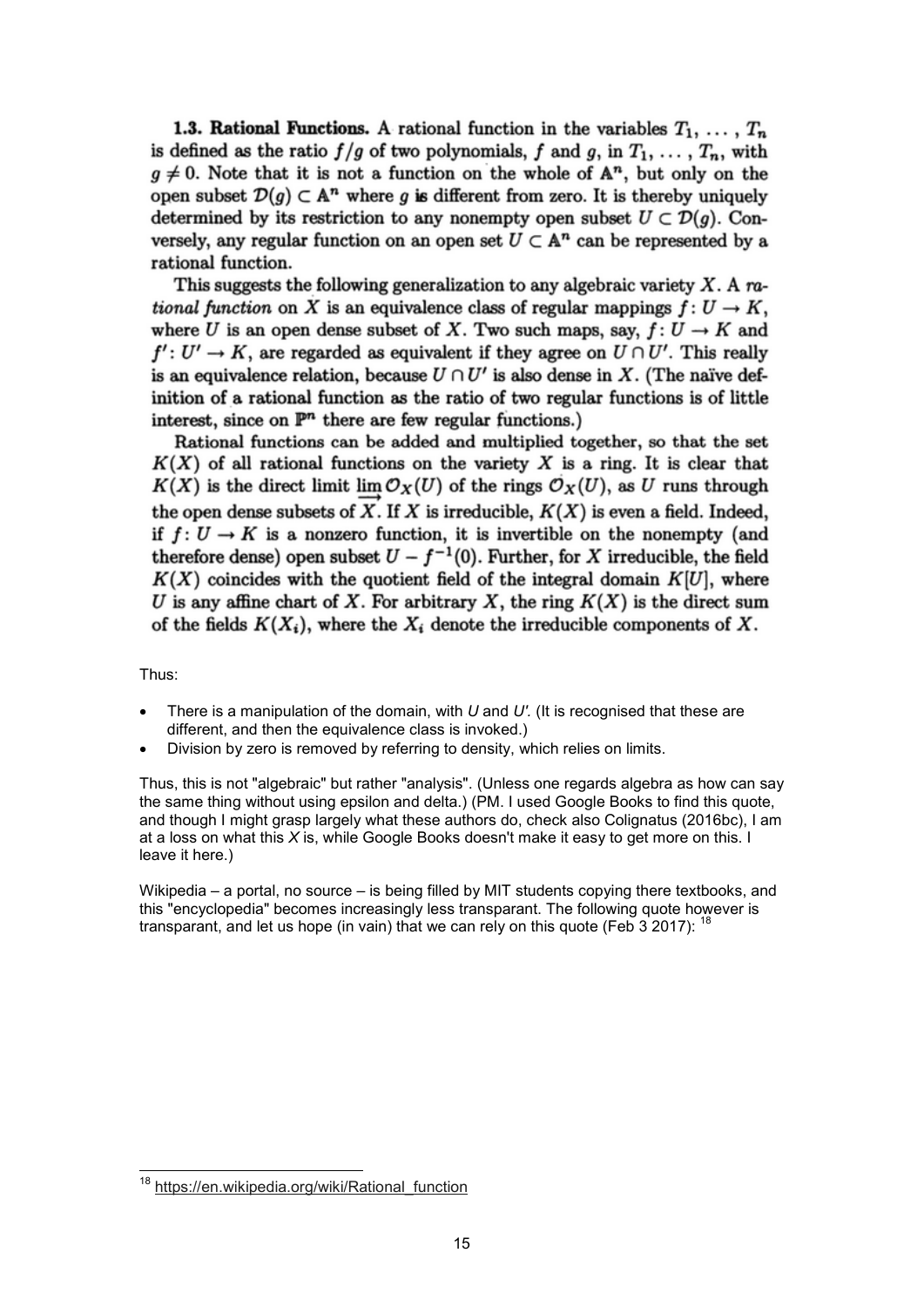A function  $f(x)$  is called a rational function if and only if it can be written in the form

$$
f(x)=\frac{P(x)}{Q(x)}
$$

where P and Q are polynomials in x and Q is not the zero polynomial. The domain of f is the set of all points x for which the denominator  $Q(x)$  is not zero.

However, if  $P$  and  $Q$  have a non constant polynomial greatest common divisor  $R$ , then setting  $P = P_1 R$  and  $Q = Q_1 R$  produces a rational function

$$
f_1(x)=\frac{P_1(x)}{Q_1(x)},
$$

which may have a larger domain than  $f(x)$ , and is equal to  $f(x)$  on the domain of  $f(x)$ . It is a common usage to identify  $f(x)$  and  $f_1(x)$ , that is to extend "by continuity" the domain of  $f(x)$  to that of  $f_1(x)$ . Indeed, one can define a rational fraction as an equivalence class of fractions of polynomials, where two fractions  $A(x)/B(x)$  and  $C(x)/D(x)$  are

considered equivalent if 
$$
A(x)D(x) = B(x)C(x)
$$
. In this case  $\frac{P(x)}{Q(x)}$  is equivalent to  $\frac{P_1(x)}{Q_1(x)}$ 

Thus, there is a manipulation of the domain too. But this relies on (numerical) continuity (again), and not on the algebra of expressions.

If  $p[x] = q[x]$   $(x - a)$ , then  $p[x] / (x - a)$  would be *equivalent* to  $q[x]$ , while the ratio in the LHS is not defined at *x = a,* and while *q*[*x*] in the RHS could be defined at *x* = *a*. I am afraid that this overstretches the notion of "equivalence". Still, when something is *equivalent,* then why *identify* ?

In comparison, the statement  $p[x]$  //  $(x - a) = q[x]$  makes perfect sense, since the domain on the LHS is adjusted so that it is the same domain as on the RHS. We namely have:

$$
p[x]/(x-a) = q[x](x-a)/(x-a) = q[x]
$$

In the parlance of "equivalence class" for numbers there is identity like  $2/4 = 1/2$ , even though the expressions are different. But it is awkard to write  $p[x]/(x-a) = q[x]$ , if we know that the domains differ. (Unless the mind quickly switches to RF-GT without saying so.)

This statement (today) from Wikipedia – a portal, no source – shows the same tricky use of words (and see also the *Introduction* for issues of vocabulary):

"The rational function  $f(x) = x / x$  is equal to 1 for all x except 0, where there is a removable singularity. The sum, product, or quotient (excepting division by the zero polynomial) of two rational functions is itself a rational function. However, the process of reduction to standard form may inadvertently result in the removal of such singularities unless care is taken. Using the definition of rational functions as equivalence classes gets around this, since *x* / *x* is equivalent to 1 / 1."

I really don't understand how one "gets around this". The latter equivalence class merely means that *x* = *x*. Obviously, for a rational function *x* / *x* the value *x* = 0 is excluded and in *x* = *x* the value *x* = 0 is included. These are different situations. If this is called an "equivalence class" then this defines the problem away. It is a great leap of magic to make 0 / 0 also *seem* equivalent to 1 / 1, but you can perform this magic by abusing the word "equivalence".

What I understand, I have put into the definition of the dynamic quotient: the reliance on expressions and the manipulation of the domain.

#### *4. Linking up to school mathematics*

This section assumes readers that might have skipped the discussion on equivalence class.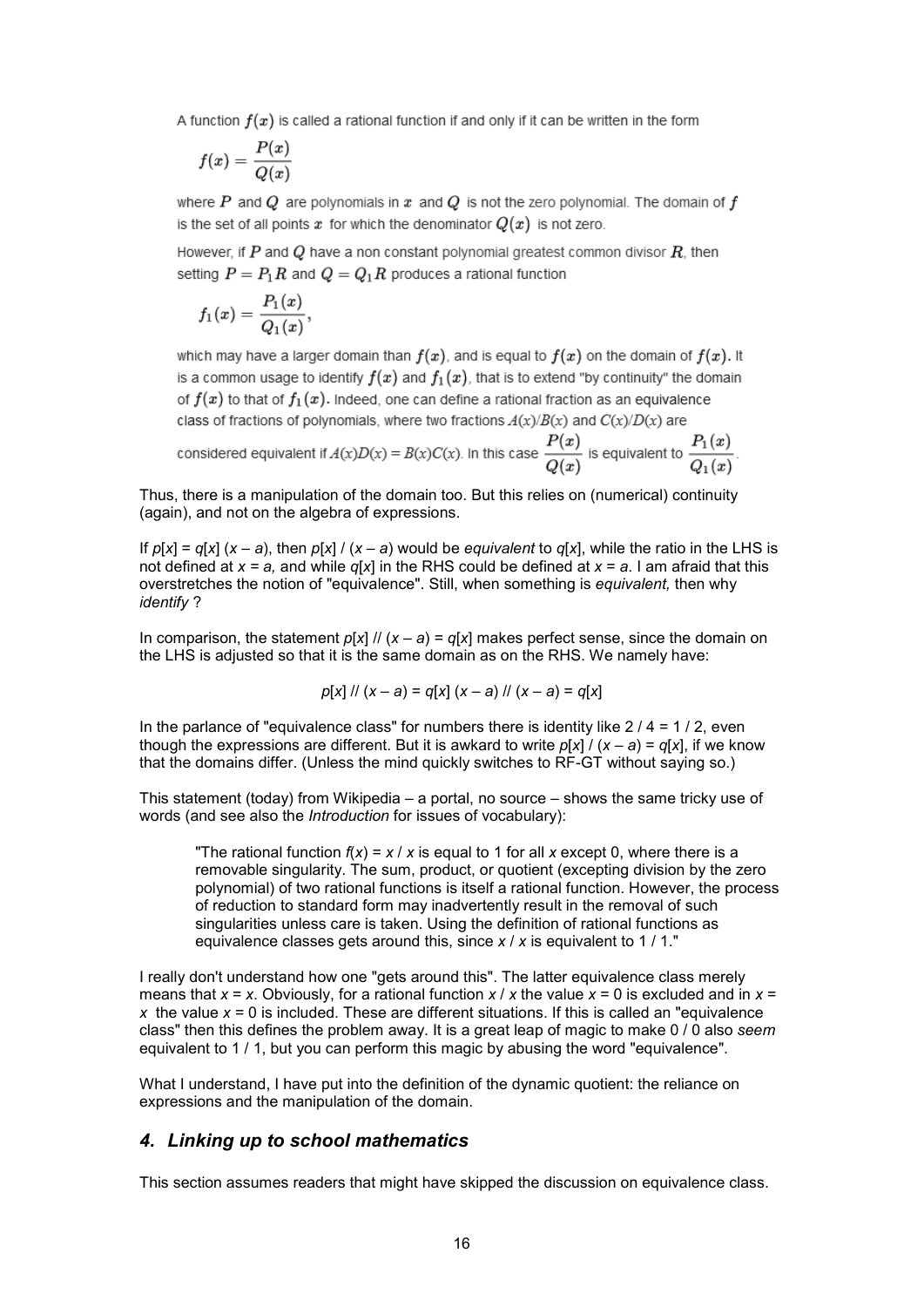# 4.1. The theory of the "rational function" cannot be used in highschool (yet)

Consider the subject matter of a "rational function" – see the *Introduction*. This is defined as *R*[*z*] = *P*[*z*] / *Q*[*z*] for real or complex *z* such that *Q*[*z*] ≠ 0. <sup>19</sup> Thus the denominator cannot become zero. This latter option has been removed surgically by definition, since it is now seen as no relevant topic of discussion . (This holds for both RF-GT and RF-FL.) It is easy to claim now that there are no singularities here (other than the poles in the extended complex plane). If one would study ratios such that *Q*[*z*] might be zero, then this would not be catalogued under the notion of "rational function". In the same manner, the "polynomial remainder theorem" excludes such zero denominators, whence its proof can avoid limits.

One might argue that COTP also avoids that *Q*[*z*] is zero, so that this falls under "rational functions" (if there would be polynomials). Yet there remains a subtlety w.r.t. the handling of the domain for *Q.*

A mathematician wrote me, and I paraphrase and adapt to current notation, and observe that this mathematician refers to a domain whence he uses RF-FL:

"*P*[*x*] / *Q*[*x*] = *R*[*x*] (no dynamic quotient here) makes perfectly good sense: On the left we have a rational function, which, algebraically, turns out to be equal to the polynomial on the right. No need to worry that the left side may not be defined for some values (*x* = *a* in this case). It is always understood that the domain of a rational function does *not* include points where the denominator vanishes. I just don't understand the point of // in *P*[*x*] // *Q*[*x*] = *R*[*x*], i.e., viewing this particular statement as a dynamic quotient."

The point that this mathematician doesn't understand here is that students have no background in research mathematics. We have been teaching them since kindergarten that they cannot divide by zero. We need to keep up that discipline. The systematic neglect as research mathematicians are doing is risky, since students might not have the same discipline, and still make such a division where it isn't allowed. They would become quite confused by the trick in research mathematics to simply define the problem away. (Or, for RF-GT: use the same symbol *y* / *x* for RF[*y, x*].)

# 4.2. A picture tells more than a thousand words

A picture tells more than a thousand words. Let us see how Range (2016c:16) in the first proof of "Proposition 5.1" switches between "rational function" (ratio of factors) and the theory of polynomials (product of factors), and manipulates the domain during the switch without actually saying so.

j <sup>19</sup> https://www.encyclopediaofmath.org//index.php?title=Rational\_function&oldid=17805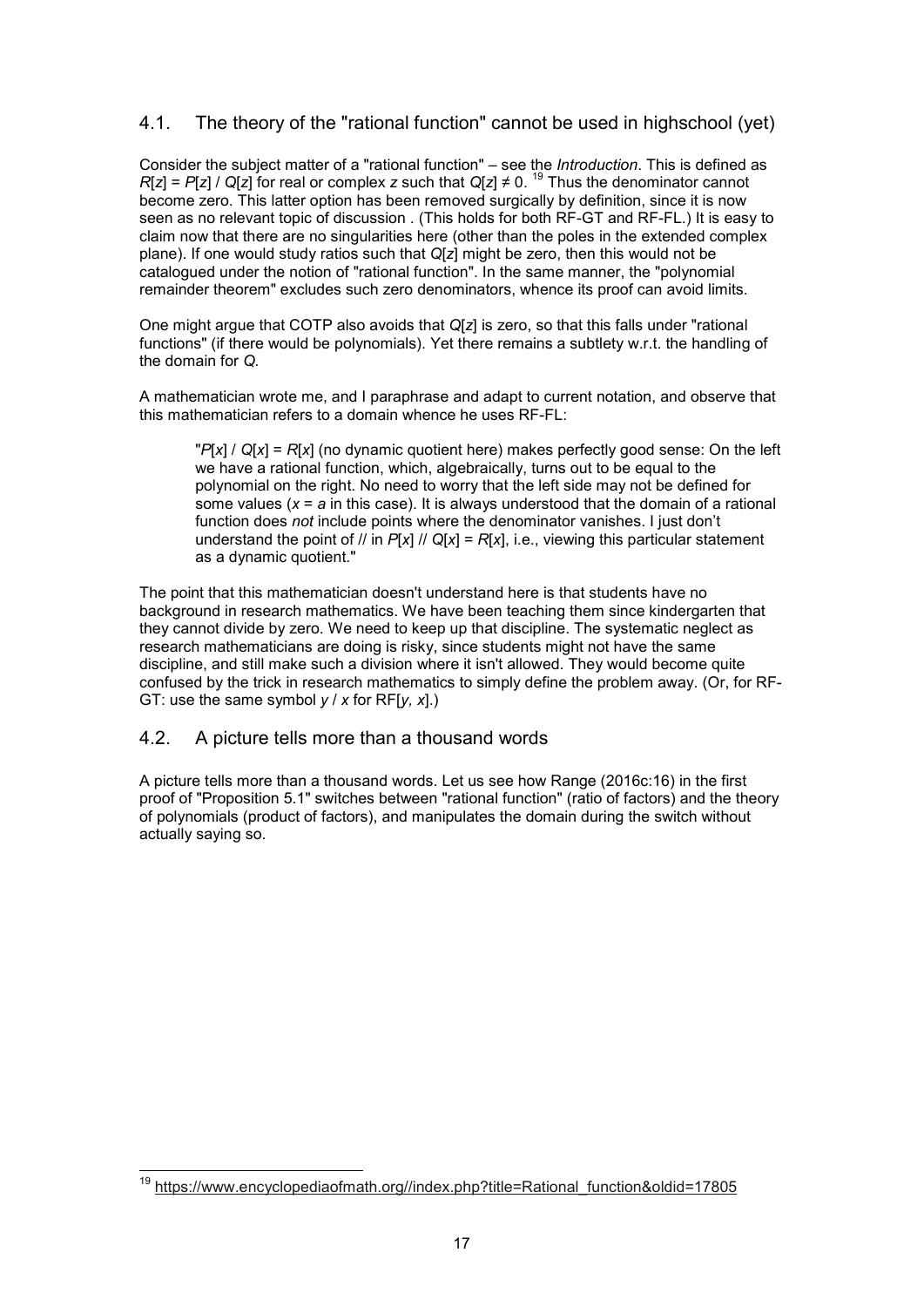#### **Figure 4. Range (2016:16c) Proposition 5.1**

**Proposition 5.1.** If the polynomial P of degree  $n \geq 1$  has a zero at the point  $x = a$ , then  $(x - a)$  is a factor of P, i.e., there exists a unique polynomial q of degree  $n-1$  such that

$$
P(x) = q(x)(x - a).
$$

*Proof 1.* This is a well known simple consequence of the division algorithm for polynomials, as follows. By that algorithm,  $P(x)/(x-a) =$  $q(x) + R(x)/(x - a)$  for some polynomial q, where the remainder R is a polynomial of degree *less* than the degree of  $x - a$ , which is one. So R has degree 0 and hence must be a constant  $R_0$ . Thus  $P(x) = q(x)(x-a) + R_0$ , and evaluation at a shows that  $0 = q(a) \cdot 0 + R_0$ , so that  $R_0 = 0$ . This completes the proof of the proposition.

Apparently  $R = R[x]/(x - a)$ . Observe that Range in the above:

- writes " $P[x] / (x a)$ " but then he works within the confines of "rational functions" such that the root  $x = a$  is disregarded,
- while the domain is later extended with *x* = *a* (*without making an issue of it*) in "*P*[*x*] = *q*[*x*]  $(x - a) + R_0"$ .

For highschool this is *inconsistent.* This might be acceptable for the target group of students of Range (2016c), who must learn about (the professional schizophrenia of) "rational functions" (ratio of factors) and "polynomial theory" (product of factors). COTP considers it necessary to introduce the notion of "dynamic division" for the general case (for all students).

PM. See also the second proof of "Proposition 5.1" below, Figure 5

#### 4.3. State clearly that we are manipulating the domain

Thus we must now find a way for students to eliminate a denominator that might cause a singularity.

There is the difference in approach by Parmenides ("existence is timeless")  $20$  and Heraclitus ("panta rei").  $21$  Parmenides contributed to the notion that the laws of nature are given. It would be awkward to see each event as a law of nature though. Functions are defined for domain and range. If these would change, then there would be another function. We better stick to this. Thus if we allow for the flexibility of manipulating the domain, then this best is put into an operator. Thus use *y* // *x* instead of *y* / *x* (when relevant).

My suggestion is also that such manipulation of the domain is already being done actually within mathematics. Texts switch between (a)  $P[x] / Q[x] = R[x]$  in which  $Q[x] \neq 0$  within the subject of "rational functions" and (b) forms *P*[*x*] = *R*[*x*] *Q*[*x*] in which *Q*[*x*] can be 0 within the subject of polynomials. The issues thus are compartmentalised, and this seems neatly reasonable, but the whole generates confusion when the switches between the compartments are not handled clearly. (For example, wikipedia – a portal, no source – has mere HTML links, without a pop-up window that explains the key switch in perspective and that the domain is being manipulated.) Historically we can understand the rise of these different "subjects", but if we allow the manipulation of the domain then these subjects can join up.

l

<sup>&</sup>lt;sup>20</sup> https://en.wikipedia.org/wiki/Parmenides

<sup>&</sup>lt;sup>21</sup> https://en.wikipedia.org/wiki/Heraclitus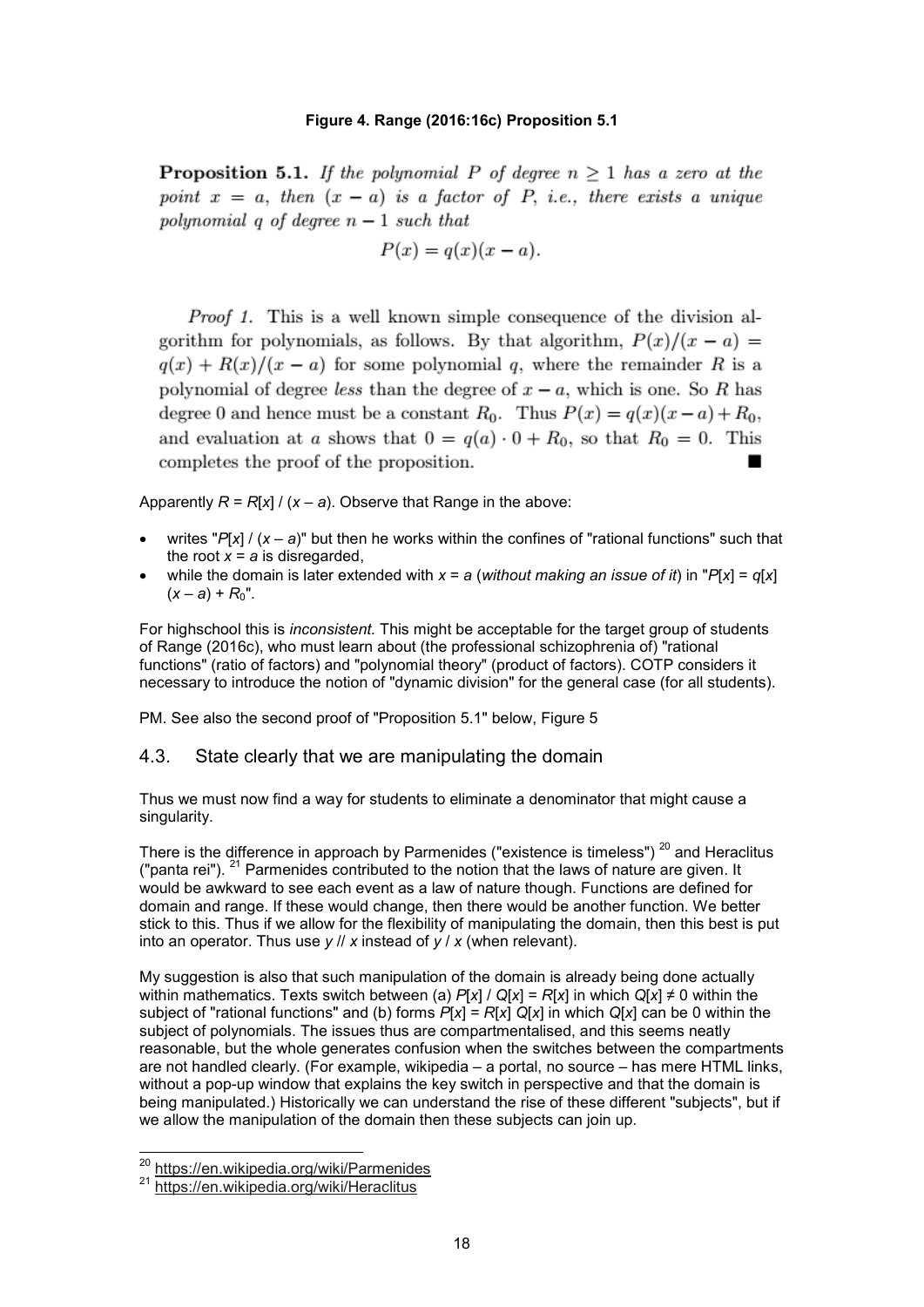### *5. Range's second proof*

For the factoring of polynomials, we already saw part of this above in Figure 4 but let us look at it now more fully, see Figure 5.

#### **Figure 5. Range (2016c:16-fuller)**

Before continuing with the tangent problem, let us review an important fundamental fact about zeroes of polynomials. Recall that a polynomial P is a function whose value at the real number x is given by a formula  $P(x) = c_n x^n + c_{n-1} x^{n-1} + ... + c_1 x + c_0$ , where the coefficients  $c_0, ..., c_n$  are certain fixed numbers. If  $c_n \neq 0$ , the polynomial P is said to have degree  $\boldsymbol{n}$ .

**Proposition 5.1.** If the polynomial P of degree  $n \geq 1$  has a zero at the point  $x = a$ , then  $(x - a)$  is a factor of P, i.e., there exists a unique polynomial q of degree  $n-1$  such that

$$
P(x) = q(x)(x - a).
$$

*Proof 1.* This is a well known simple consequence of the division algorithm for polynomials, as follows. By that algorithm,  $P(x)/(x - a) =$  $q(x) + R(x)/(x - a)$  for some polynomial q, where the remainder R is a polynomial of degree less than the degree of  $x - a$ , which is one. So R has degree 0 and hence must be a constant  $R_0$ . Thus  $P(x) = q(x)(x-a) + R_0$ , and evaluation at a shows that  $0 = q(a) \cdot 0 + R_0$ , so that  $R_0 = 0$ . This completes the proof of the proposition.

Because this result is so important for our discussion, we shall also verify it by a different argument that does not rely on the division algorithm. The reader eager to proceed may surely skip this alternate verification.

*Proof 2.* We rewrite x as  $(x - a) + a$  and note that

(For readers who jump to this section without having seen the above: Observe that Range in the above writes "*P*[*x*] / (*x* – *a*)" but then he works within the confines of "rational functions" such that the root *x* = *a* is disregarded, while it is later restored (*without making an issue of it*) in "*P*[*x*] = *q*[*x*] (*x* – *a*) + *R*0". For highschool this is *inconsistent.* This might be acceptable for the target group of students of Range (2016), who must learn about the "compartments" of "rational functions" (ratio of factors) and "polynomial theory" (product of factors). COTP considers it necessary to introduce the notion of "dynamic division" for the general case (for all students).)

The second proof rewrites the coefficients. Thus it is important to see:

- The *existence* of this factorisation can be shown *without division*.
- The actual *isolation* of that factor *q*[*x*] is a separate issue. (How can we identify it ?)
- Proofs can use this factorisation too if they do not rely on isolation of the factor.
- If we work on the coefficients only, then we get Ruffini's Rule. Thus there is a numerical algorithm to work on the coefficients only, that allows isolation of such a factor. (That is, if we have the factor, then we can calculate the remainder.)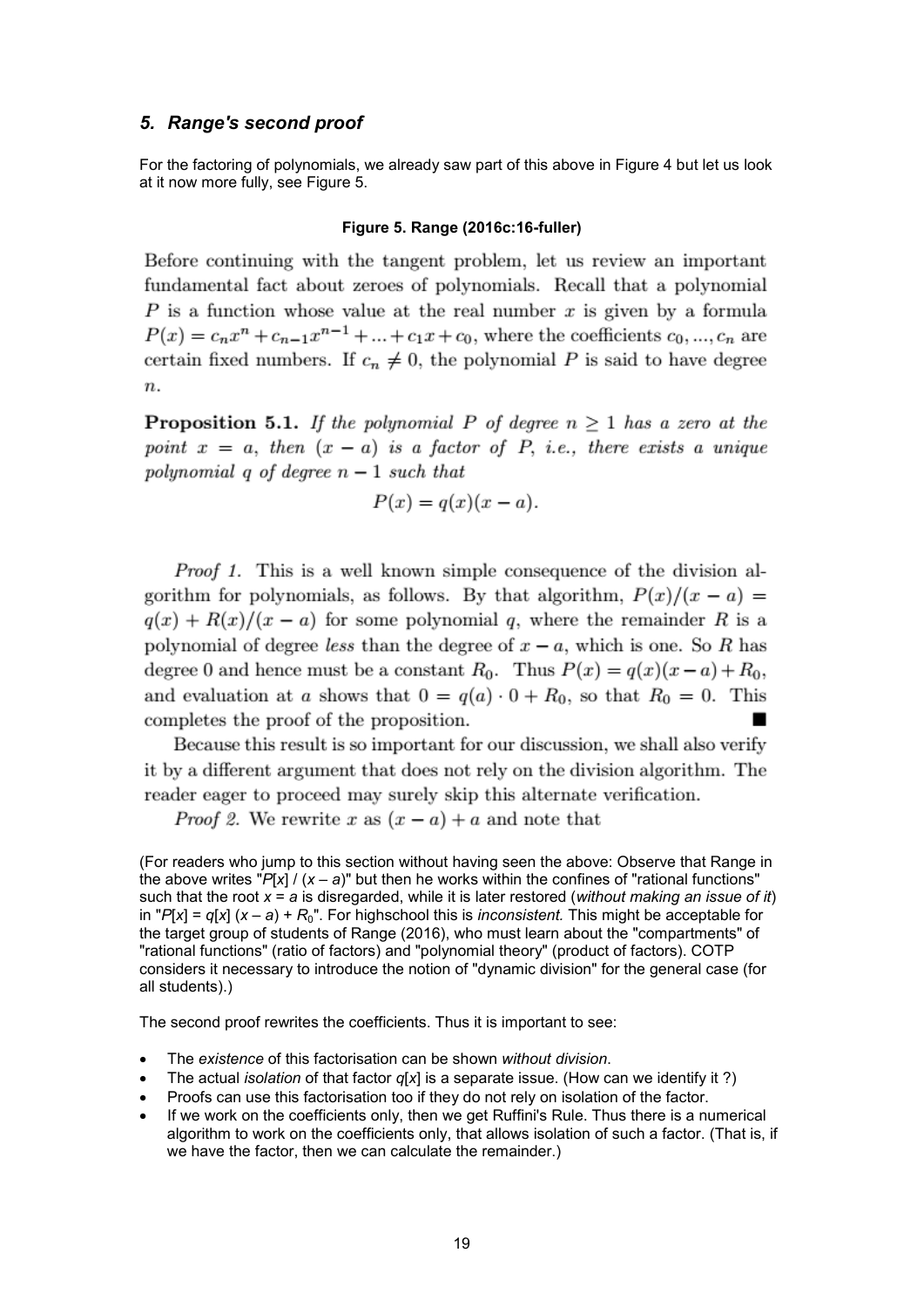- If a discussion uses the identification and isolation of factors without using coefficients (Ruffini's Rule), then a trick is used, in which the domain is being manipulated.
- The dynamic quotient is a *definition.* If  $P[x]$  //  $(x a) = q[x]$  follows from its application and then meets with an independent derivation via the method of coefficients, then this consistency is wellcome. (So use it.) A theorist coming from the realm of polynomial theory and RF who hasn't heard about the dynamic quotient before might argue that the approach via coefficients "proves" that the dynamic quotient can be used. There is no reason however to claim that polynomial theory would be more fundamental than algebra.

# *6. Rational Functions – Fundamental Level (RF-FL)*

When we have Δ*f* / Δ*x* where Δ*f* is polynomial (or algebraic) then we might link up to the theory of "rational functions".

"A rational function is a function *w* = *R*(*z*), where *R*(*z*) is a rational expression in *z,* (...). A rational function can be written (non-uniquely) in the form  $R(z) = P(z) / Q(z)$ where *P*, *Q* are polynomials,  $Q(z) \neq 0$ .<sup>"22</sup>

We now look at the fundamental level (not group theory). The domain of *Q* excludes the *z* such that  $Q(z) = 0$ .

## 6.1. RF - Fundamental Level: using a domain and not using group theory

An example of the fundamental level is given by Juha Pohjanpelto at Oregon State, for his (2002) course on differential calculus. This allows for functions that would have domains:

"Rational function" is the name given to a function which can be represented as the quotient of polynomials, just as a rational number is a number which can be expressed as a quotient of whole numbers. Rational functions supply important examples and occur naturally in many contexts. All polynomials are rational functions."

This remains closer to the perceptions of students (non-math-majors).

"The domain of the rational function  $p(x)/q(x)$  consists of all points *x* where  $q(x)$  is non-zero. This domain really depends on the way in which *p*(*x*) and *q*(*x*) are chosen. For example, the function  $g(x)$  above can be written as

$$
g(x) = \begin{array}{c} (x-2)(x+2) \\ \dots \\ (x-3)(x-2) \end{array}
$$

which (...) simplifies to  $(x+2)/(x-3)$ , but the  $x = 2$  is NOT in the domain of  $g(x)$  whereas it IS in the domain of (*x*+2)/(*x*-3)."

Unfortunately, Pohjanpelto doesn't explain the relation between *g*[*x*] and the simplified expression. In the group theory version (see below) they would claim identity, but there they neglect the domain.

Also:

"Functions which are quotients of functions other than polynomials are not called rational functions, but the same considerations apply: The domain of a quotient includes only points where

• both the numerator and the denominator are defined, and

l <sup>22</sup> https://www.encyclopediaofmath.org//index.php?title=Rational\_function&oldid=17805 23 http://oregonstate.edu/instruct/mth251/cq/FieldGuide/rational/lesson.html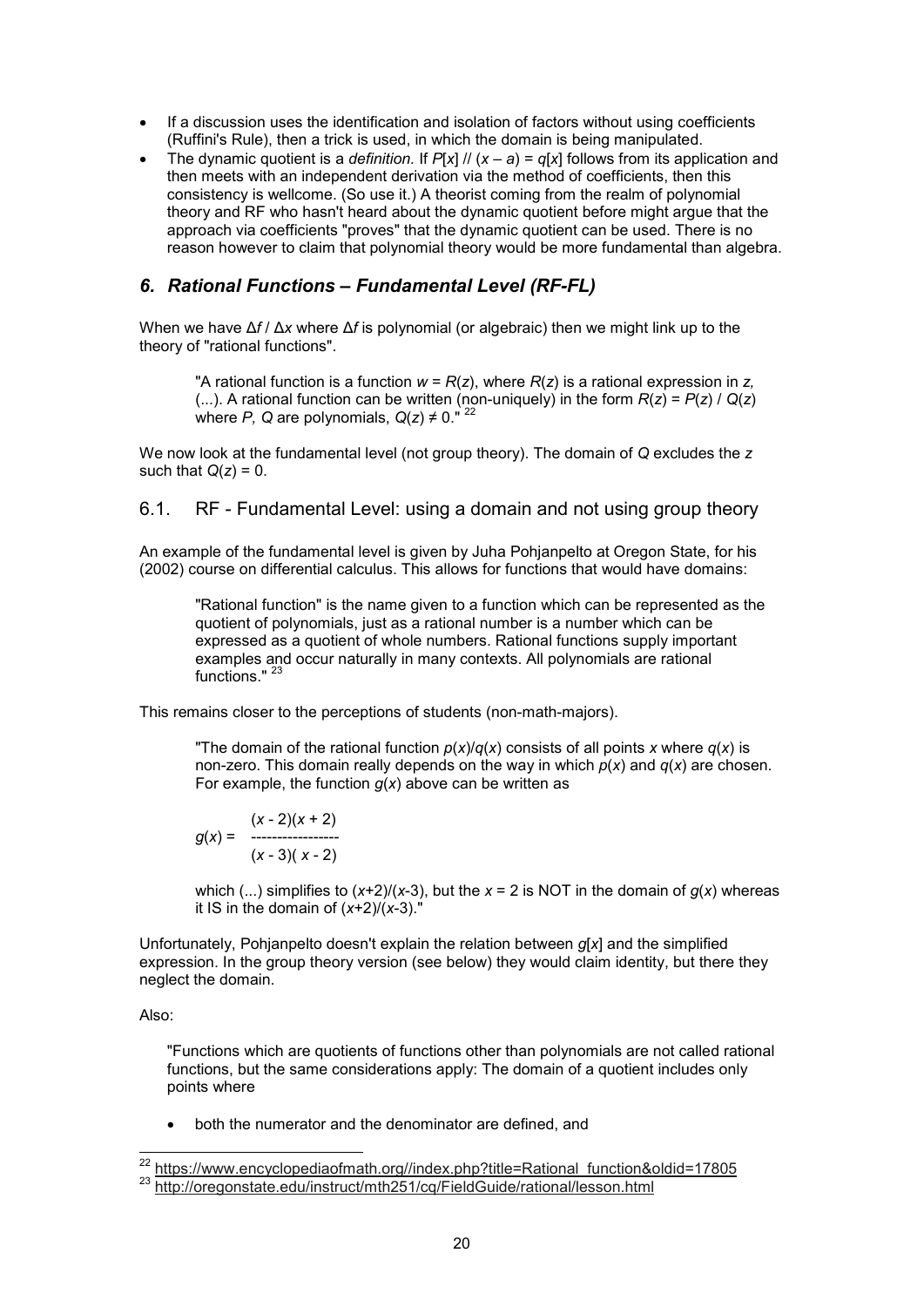• the denominator is not 0. "

As cautious as Pohjanpelto has been up to now, in the following quote he takes this caution for granted, but effectively forgets it, since the equation  $f(x) = p(x)/q(x) = b$  is *not* the same as  $p(x) = b q(x)$  when the domains differ.

"If  $f(x) = p(x)/q(x)$  is a rational function, the equation  $f(x) = b$  is the same as the equation  $p(x) = b q(x)$  or

 $p(x) - b q(x) = 0.$ 

The function  $p(x)$  - *b*  $q(x)$  is a polynomial, so solving an equation involving a rational function reduces to finding roots of a polynomial."

One reason why mathematicians have switched to group theory with the "rational function" without domains, must be to avoid this kind of omission. If the possibility of error has been swept under the rug, then you cannot make it anymore.

### 6.2. Removable singularities

It is useful to refer to the analysis of removable singularities, as this refers to domains (and is categorised rather as analysis than as algebra).

This still is RF-FL, which differs from the approach of rational functions in group theory, or RF-GT.

Observe that mathematicians thinking in terms of RF-GT may still use the term "removable singularity" but then actually in the meaning of "removed singularity". (One should not expect group theorists to start removing what is yet only removable. They already removed it, by neglecting it, and not by using limits to show that it actually is removable.)

# 6.3. Ruffini's Rule

However, the proof on factoring by means of coefficients, that leads to Ruffini's Rule, would also bypass the singularities (or provide an alternative way to remove those).

Bennedsen (2004) and Harremoës (2016) are examples of this application in RF-FL.

The major conceptual issue w.r.t. factoring is whether the multiplicative form *df* = *f '* [*x*] *dx* can still be recognised as the slope *df* / *dx* (since a slope is given by the tangent in trigonometry). Ruffini's Rule factors and solves *df* / *dx* by "synthetic division", but to what extent is "synthetic" also proper division, so that "eliminating" the factor *dx* generates a result that can be understood as the slope of the function at that point ?

Potentially, the group theory version was created by those who were not charmed by the available proof via coefficients.

# *7. Rational Functions – Group Theory (RF-GT)*

When we have Δ*f* / Δ*x* where Δ*f* is polynomial (or algebraic) then we might link up to the theory of "rational functions".

"A rational function is a function  $w = R(z)$ , where  $R(z)$  is a rational expression in z, (...). A rational function can be written (non-uniquely) in the form  $R(z) = P(z) / Q(z)$ where *P*, *Q* are polynomials,  $Q(z) \neq 0$ ."<sup>24</sup>

l <sup>24</sup> https://www.encyclopediaofmath.org//index.php?title=Rational\_function&oldid=17805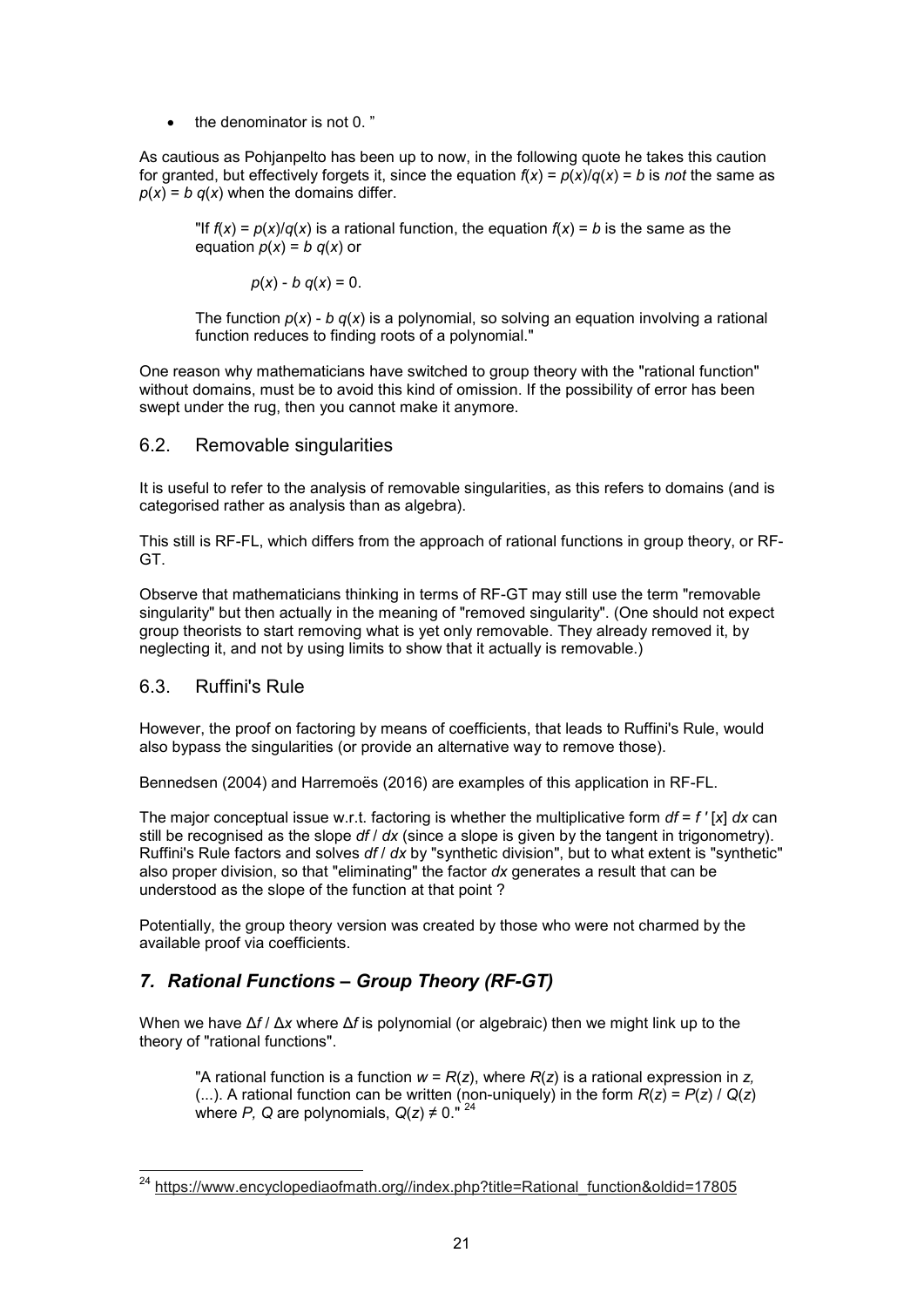We now look at the approach in group theory that excludes domains. (There may be group theory that doesn't exclude domains, but this would be a mere extension of RF-FL.)

The *Q*[*z*] ≠ 0 means that *Q*[*z*] is not the zero element in the group. This zero element is *Q*[z] = 0 for all *z.*

# 7.1. Group theory: "function" without a domain

Ahmet Feyzioglu (1990) chapter 3 paragraph 36 usefully clarifies (p430): <sup>25</sup>

- "Thus a rational function over *D* is a fraction  $f / g$  of two polynomials over *D* with  $g \neq 0$ ."
- "This terminology is unfortunate and misleading, because a rational function is not a function (...). A rational function is *not* a function of the 'rational' kind, whatever that might mean."
- "The technical term we defined is *rational function,* a term consisting of two words "rational" and "function". The meaning of the words "rational" and "function" do not play any role in [its] definition (...)"

PM. There is no definition what a "fraction" is. Note also that Feyzioglu uses "an indeterminate" rather than "variable", presumably because *variables* imply *domains*.

Then on p431:

rational function is a fraction of polynomials over  $D$ . The reader should exercise caution about this point. One should not conclude that

$$
\frac{x^2-1}{x-1} \quad \text{and} \quad \frac{x+1}{1} \quad \text{in } \mathbb{C}(x)
$$

are different rational functions, on grounds that that their domains are different, since the domain of the first one does not contain 1, whereas 1 is in the domain of the second one. Neither of them has a domain, for neither of them is a function. And these rational functions are equal because the polynomials  $(x^2 - 1)1$  and  $(x - 1)(x + 1)$  in  $\mathbb{C}[x]$  are equal.

This refers to a definition on p340:  $(f / g = h / j)$  if and only if  $(f j = h g)$ .

Really, if the RHS is the relevant criterion, then what is the *use* of writing the LHS ?

## 7.2. Not writing *f* / *g* but referring to a pair {*f, g*}

Paul Garrett at UMN has this explanation: <sup>26</sup> The "fraction" is only a pair {*f, g*}, but then still see his footnote 19.

He happens to write "if" instead of "iff".

l

Still, what is the *use* of writing the LHS, even as a pair ?

#### 7.3. Group theory finds that rational functions form a field

Aha. In both cases, a nonzero element *f* / *g* would have a multiplicative inverse *g* / *f,* such that  $f / g * g / f = 1$ . And multiplicative inverse means that we have a field.

<sup>&</sup>lt;sup>25</sup> http://feyzioglu.boun.edu.tr/book/chapter3/ch3(36).pdf

<sup>&</sup>lt;sup>26</sup> http://www-users.math.umn.edu/~garrett/m/algebra/notes/06.pdf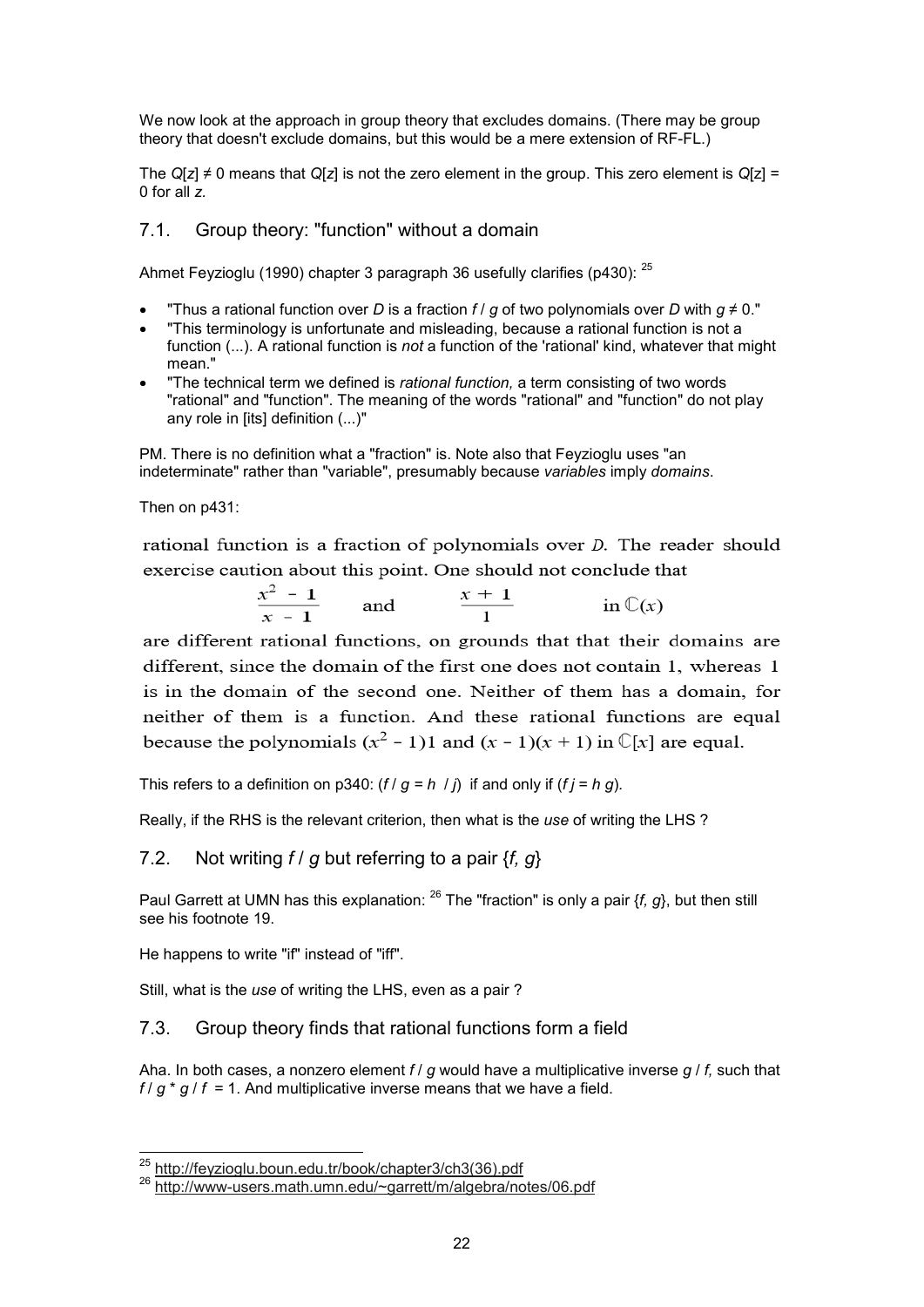In other words, *y* / *x* represents division of variables that have a domain, and, abusing this notation for *nondetermineds* that have no domain, we can apply the group theory notion of a multiplicative inverse.

If we avoid that notation with /: in the equality  $(f = h g)$  the pair  $\{f, g\}$  is called a "rational" function" and the set of those is a field, *because* there is a  $\{h, f\} = \{g, f\}$  such that  $fg = gf$ .

My problem then is that obvious phenomena are recorded in needlessly complicated fashion, while the true problem, namely the domain and division by zero, is swept under the carpet.

PM 1.It makes one also wonder whether the plain property of commutativity *f g = g f* is not abused for the notion of multiplicative inverse.  $^{27}$  (Potential theorem: For all commutative groups with elements *a* and *b* and *a b = b a,* it is possible to create sets of pairs {*a, b*} such that there is a field with inverse  $\{b, a\}$ , namely  $\{a, b\} \times \{b, a\} = \{a, b, b, a\} = \{1, 1\}$ . And the trick is to eliminate the zero elements too, of course.)

PM 2. The above also needs:

- ${f, g} * {h, j} = {f h, g j}$
- ${a, b} = {1, 1}$  iff  $a = b$ .

PM 3. It might be an exercise for students to test the properties of a field, *as if* this would be a relevant exercise, but I doubt that it is. <sup>28</sup>

### 7.4. Summary finding

A group theory version RF-GT with "rational functions" thus "works" because the notion of a domain is eliminated. There is only one zero element and not a bunch of zero points and singularities.

Statements like QUOTE  $f[x] = q[x] (x - a)$  is equivalent with  $f[x]/(x - a) = q[x]$  UNQUOTE are possible, because RF-GT assumes that there are no domains.

When "variables" are associated with domains, apparently "nondetermineds" are not. It is just a "placeholder". An expression like "*x* – *a*" or even "*x*" itself would only be a term (a simple polynomial) and no number itself.

The approach works for group theory itself. It allows group theorists to do what they do, like showing that "rational functions" with this definition form a field.

But it is not clear what this further amounts to. When this field is applied to functions with a domain, as in RF-FL, then all properties must be checked and properly translated, and apparently we still need an approach for singularities: namely, when the carpet is rolled up, and these show from under the carpet. Thus, there doesn't seem to be much use for this exercise in group theory.

Thus:

l

• Results from RF-GT cannot by implemented just like that, without translation. They need to be translated into RF-FL with proper handling of singularities.

28 http://mathonline.wikidot.com/the-field-of-rational-functions and

<sup>&</sup>lt;sup>27</sup> https://www.encyclopediaofmath.org/index.php/Commutativity

http://www.math.cornell.edu/~protsak/hiahw.html the question for Feb 19: "A rational function is a ratio of two polynomials with real coefficients,  $R(x)=P(x)/Q(x)$ . Q≠0. Equality between rational functions and the operations of addition and multiplication are defined similarly to the case of the usual fractions (i.e. the rational numbers). Prove that the set of rational functions with these operations is a field. You may assume standard facts about fractions and polynomials."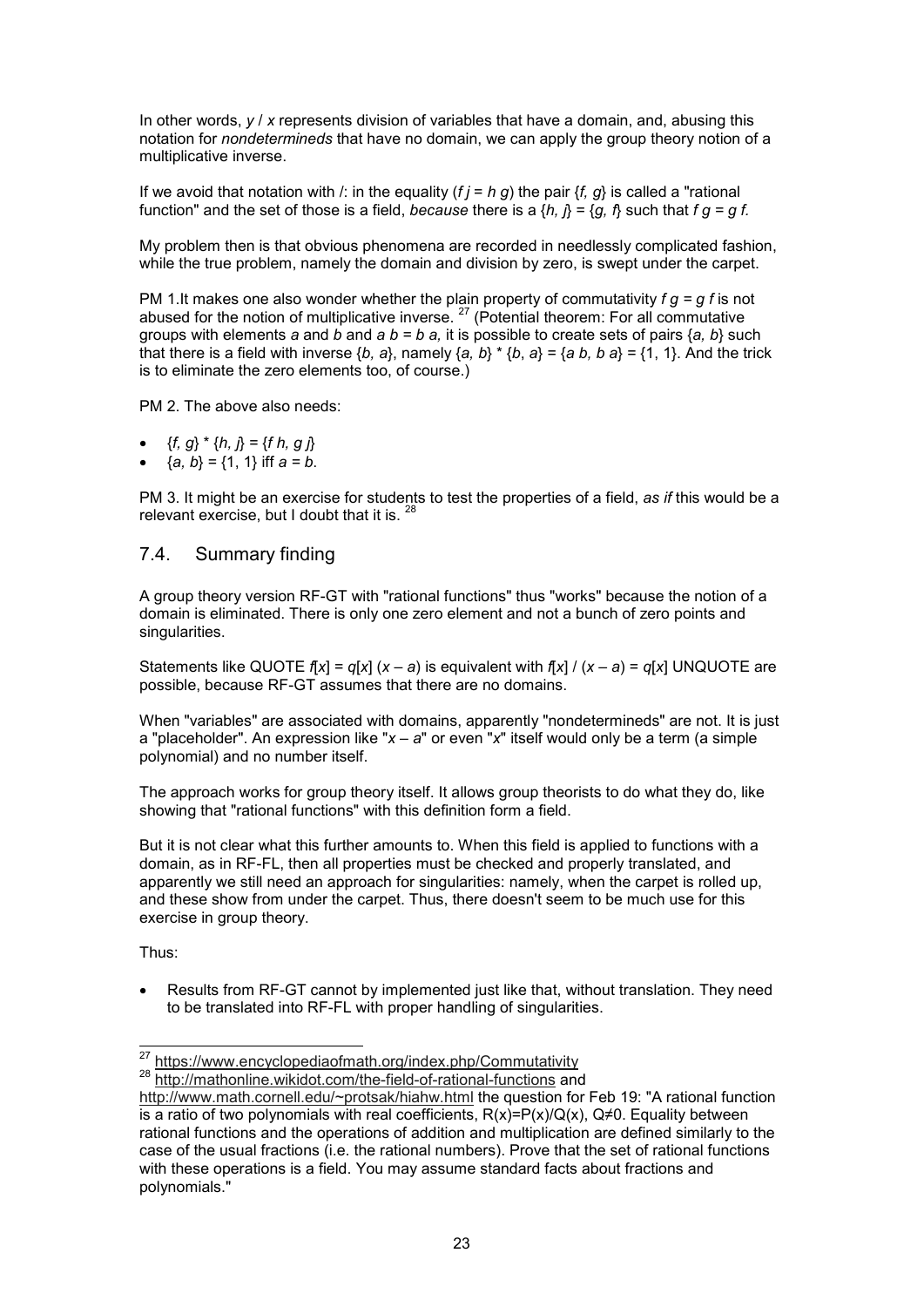- This translation works because there is a proof on factoring that uses coefficients, which results into Ruffini's Rule. (This latter proof is not a result of RF-GT.)
- RF-GT might look impressive, but it sweeps the real problem under the carpet, and its main result, that the rational functions (without domain) form a field, is only interesting for group theory itself without relevance. (What is relevant namely is only relevant because of Ruffini's Rule.)

# 7.5. Perhaps some potential uses

Potentially, the theory of "rational functions" RF-GT might be turned into part of a *theory of expressions* (namely polynomial expressions). The "Encyclopedia of Mathematics" article already referred to "expression". See Colignatus (2014).

Potentially, we might include domains, so that statements like QUOTE  $f[x] = q[x] (x - a)$  is equivalent with  $f[x]$  //  $(x - a) = q[x]$  UNQUOTE are possible (to start with polynomials).

# *8. Disclaimer. What is the use of group theory ?*

A disclaimer is: I am new to this theory of "rational functions". It appears that much of the theory of rational functions is formulated in terms of group theory. I am only aware of some basics of group theory too.

Colignatus (2016h) (2017ae) give my misgivings about group theory.

# 8.1. Numbers and their notation are didactically much more important

For education it is very important that students develop a good understanding of numbers and how to denote numbers. E.g. keep  $2 + \frac{1}{2}$  as it is, and don't write  $2\frac{1}{2}$  since the latter might read as 2 \* ½ like 2*a* or 2 meters. E.g. define real numbers as (potentially infinite) strings of digits, see Timothy Gowers (undated). I regard "group theory" as partly an excuse for theoretical mathematicians to avoid such issues of definition and notation. They rather look at "existence" of numbers rather than at how to actually use them.

# 8.2. Confusion about division

Statements in group theory tend to suggest that groups are defined by operators (addition, multiplication) but in reality the elements are important.

- A ring supposedly has no division, but there is repeated subtraction like  $12 4 4 = 4$ 0, and the main issue is that there is e.g. no element *x* that  $1 - x - x = 0$ .
- A field has division except for zero. (Each  $x \neq 0$  has a  $x^H$  such that  $x x^H = x^H x = 1$ .) However, the main point is that there is such element *x* with  $1 - x - x = 0$  now. This element is defined as  $Arg[1 - x - x = 0]$ , namely the x that solves this condition.

The crux of the matter is the existence of elements, not the notion of division (repeated subtraction).

# 8.3. Other confusing statements

Also other statements in group theory can be quite confusing. For example there is a notion that one group is contained in the other. For example, it is claimed here that the "integral domain" (taken from "integer" and not from "integration") contains fields.

While I am aware of the distinction between an inverse with e.g. the construct  $\mathrm{f\!f}^{\mathrm{1}}[\mathrm{x}]$ ] and a multiplicative inverse for group theory  $f * f^{-1} = 1$ , I get nervous again when a discussion shifts

l <sup>29</sup> https://en.wikipedia.org/wiki/Integral\_domain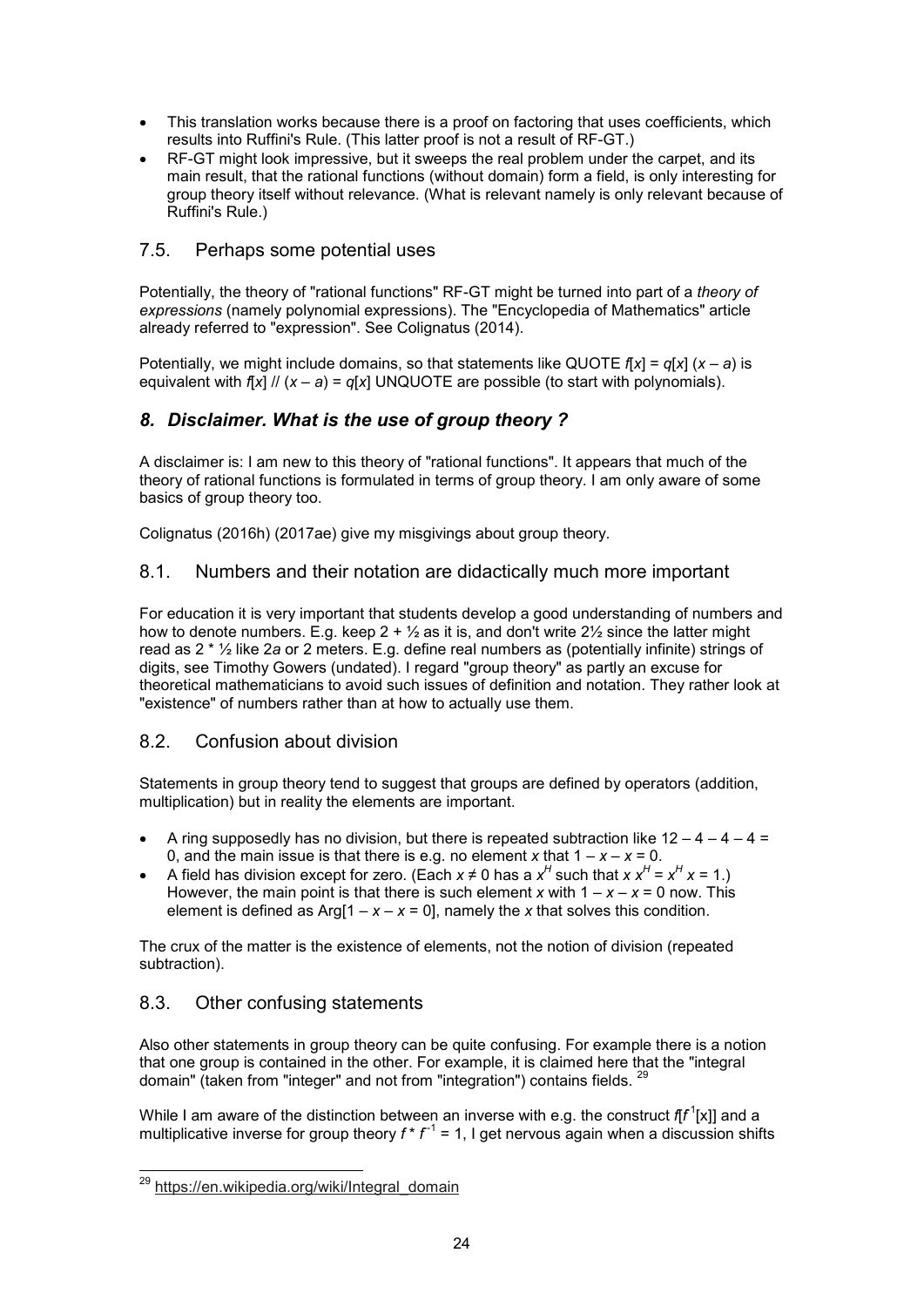to "cancellation"  $30$  as if this would be relevant for the topic (without an explanation why it would be relevant).

But what does "contain" mean ? The crux of the matter is the existence of elements, not the notion of division. I understand what elements are, and that the integers form a subset of the reals. But "contain" for group theory might mean the inverse order of subsets of elements ?

If *f* is a field, are all its properties also covered by the integral domain ? I would not think so because a field has division and an integral domain doesn't have divison but only cancellation. Does "contain" mean that if *id* is an integral domain, then all its properties are also covered by a field ? I would not think so, for the *property of not having division* is not covered by the field, that has division. Thus, I am quite confused about what this "class containment" might mean.

# *9. Conclusions*

The conclusions are also put into the Summary:

The derivative *df* / *dx* = *f '* [*x*] concerns the slope of the function. If *df* is polynomial then we have a rational function *r* = *df* / *dx*. The theory of rational functions at the fundamental level (RF-FL) recognises domains and singularities. Conventionally singularities must be resolved by using limits. For polynomials there is the possibility of factoring, *df* = *f '* [*x*] *dx.* Multiplicative factoring can be proven by use of coefficients only, which leads to Ruffini's Rule.

The major conceptual issue w.r.t. factoring is whether the multiplicative form  $df = f'$  [x]  $dx$  can still be recognised as the slope *df* / *dx* (since a slope is given by the tangent in trigonometry). Ruffini's Rule factors and solves *df* / *dx* by "synthetic division", but to what extent is "synthetic" also proper division, so that "eliminating" the factor *dx* generates a result that can be understood as the slope of the function at that point ?

This conceptual problem is resolved as follows. We better state explicitly that the domain must be manipulated. Let *y* // *x* be the following process or program, called *dynamic division* or *dynamic quotient*, with numerator *y* and denominator *x*:

*y* // *x* ≡ { *y* / *x*, unless *x* is a variable and then: assume *x* ≠ 0, simplify the expression  $y / x$ , declare the result valid also for the domain extension  $x = 0$  }

The algebraic definition of the derivative then follows directly:

$$
f'[x] = \{\Delta f / \Delta x, \text{ then set } \Delta x = 0\}
$$

This implies that the expression "*df* / *dx"* only has proper meaning as an operator "d / d*x*" applied to *f,* without proper division. This also means that we finally have a sound interpretation for differentials. These would not be infinitesimals. The differentials *df* and *dx* are better seen as variables, so that, when *f '* [*x*] has been found by other methods of algebraic manipulation, we can define *df* = *f '* [*x*] *dx* for the incline (tangent) to *f.*

This gives:

$$
df \mid dx = f'[x] dx \mid dx = f'[x]
$$

The group theory approach to rational functions (RF-GT) (the version that we looked at) appears to have limited value, because of the assumption that these "functions" don't have domains. If its results are to be useful, they must be translated, and domains and singularities come into consideration anyhow.

The notion of an equivalence class relies on limits and continuity, and the manipulation of the domain is not explicit enough.

į <sup>30</sup> https://en.wikipedia.org/wiki/Cancellation\_property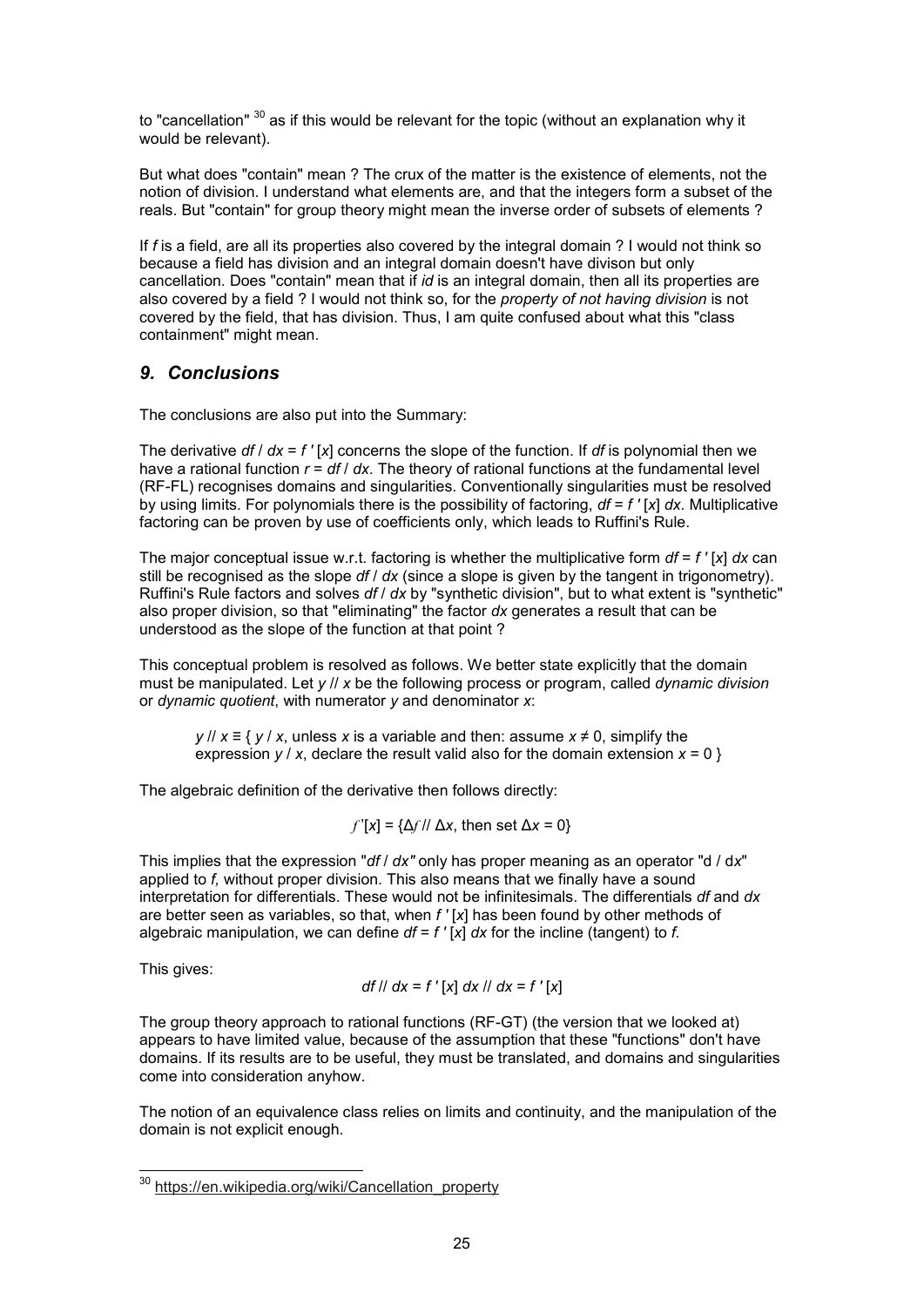An algebraic approach to calculus is possible that relies on algebra and expressions only, and that manipulates the domain to find the slope of the function. The formal continuity given by the expression is sufficient, and there is no need for numerical continuity and limits.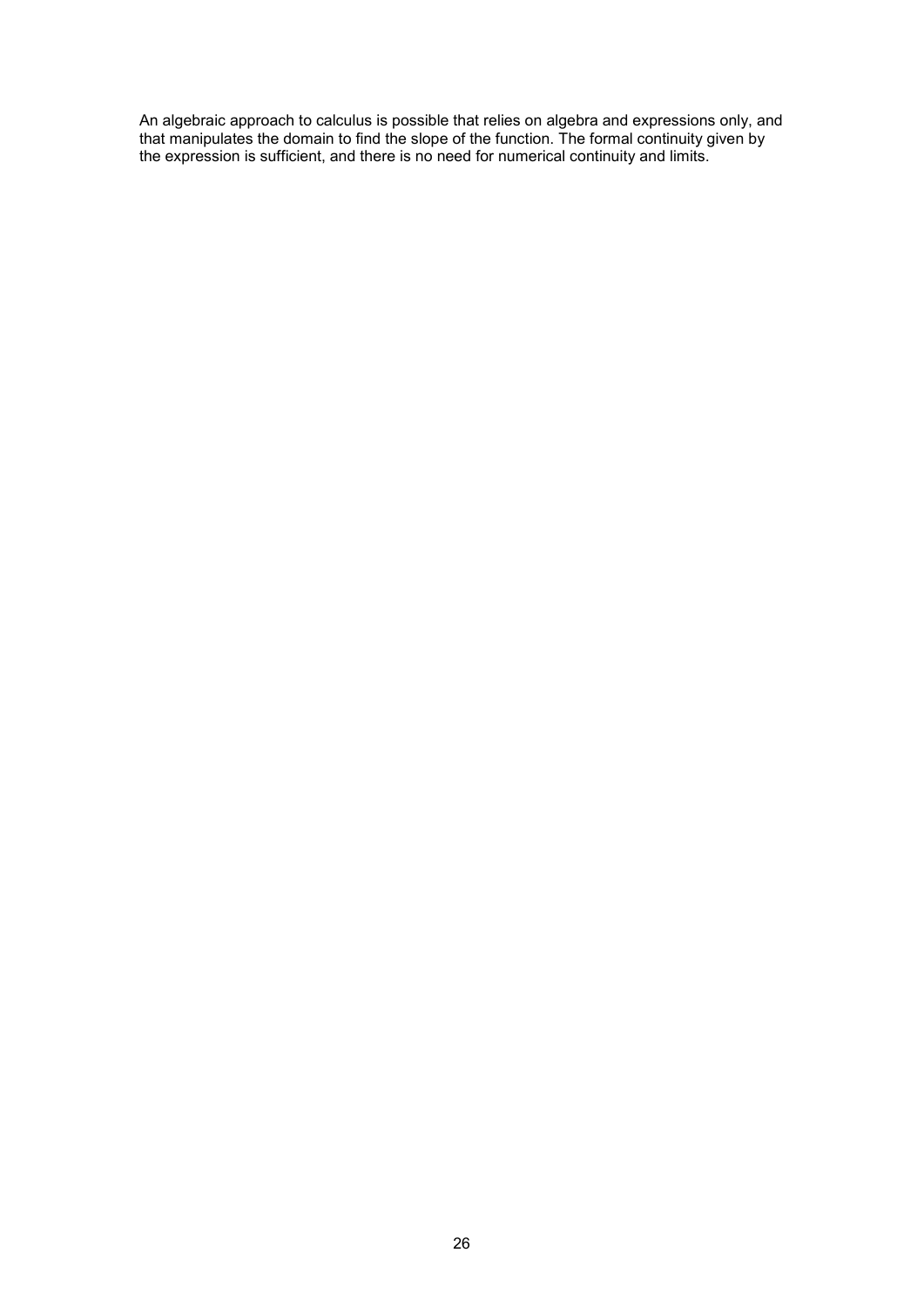## *Appendix A. Michael Range (2016abc) WIC Prelude*

This paper was inspired by reading Range (2011) (2014) (2016b) "*Front Matter*" – including "*Preface*" and "*Notes for instructors*" – and (2016c) "*Prelude*". For a review, see Colignatus (2017e).

Notions of continuity and limit make analysis and calculus complicated, both on content and in didactics, see Figure 6 for Range (2016b).

#### **Figure 6. Range (2016b:xvi) WIC "Preface"**

Unfortunately, the transition from high school mathematics to calculus is not easy. Students are usually exposed to deep new concepts right at the beginning. In particular, important central applications such as variable velocity, slopes of tangents, and more general rates of change and derivatives are introduced by an approximation process that involves "limits" of certain expressions that formally approach the meaningless quotient  $0/0$ . Therefore it becomes necessary to investigate and understand such "limits" in order to proceed. Algebraic examples involving polynomials, rational functions, roots, and so on, often tend to confuse matters: The limit as the input x approaches the value a, where x must be assumed  $\neq a$ , is ultimately found—after algebraic manipulations to remove the troublesome zero from the denominator—by what is de facto *evaluation* of an algebraic expression by setting  $x = a$ . Thus limits tend to get mixed up with evaluation, often leaving one wondering about what seem unnecessary complications. The confusing relationship between limits and evaluation had surfaced already at the origins of calculus in the 17th century, but that did not stop the pioneers from moving forward. The difficulties were only resolved in the 19th century, when mathematicians introduced precise—and necessarily complicated—technical descriptions of limits. Since then, these new abstract concepts—in varying degrees of technical detail—have become a major component of any introduction to calculus. Even when discussed in intuitive non-technical language, they present quite a challenge right at the beginning for anyone who wants to learn and understand calculus.

My comments on this:

(1) In Holland a bit less that 11% of highschool graduates has the Math B (beta) profile with quite a bit of calculus preparing for university. Forty years ago demands were tougher and nowadays the limit is mentioned by handwaiving, and the focus is on mastering rules and applications. Bressoud (2004) gives some information about the USA and the link from highschool to tertiary education. Beta students like in Holland or in the USA with Advanced Placement will not have quite such difficulties as Range refers to.

(2) The real problem is indeed, what he refers to, the confusion about the *need* for limits. The confusion lies not with the students but with the mathematicians. There is no need for a limit if it suffices to find the derivative by an evaluation (of a function with manipulated domain).

(3) The notion of a limit is not so hard to grasp or explain, see the asymptotes of 1 / *x*. It are rather the current definitions in mathematics that make the limit more complicated than needed. A first step towards deconstruction is in Colignatus (2016b).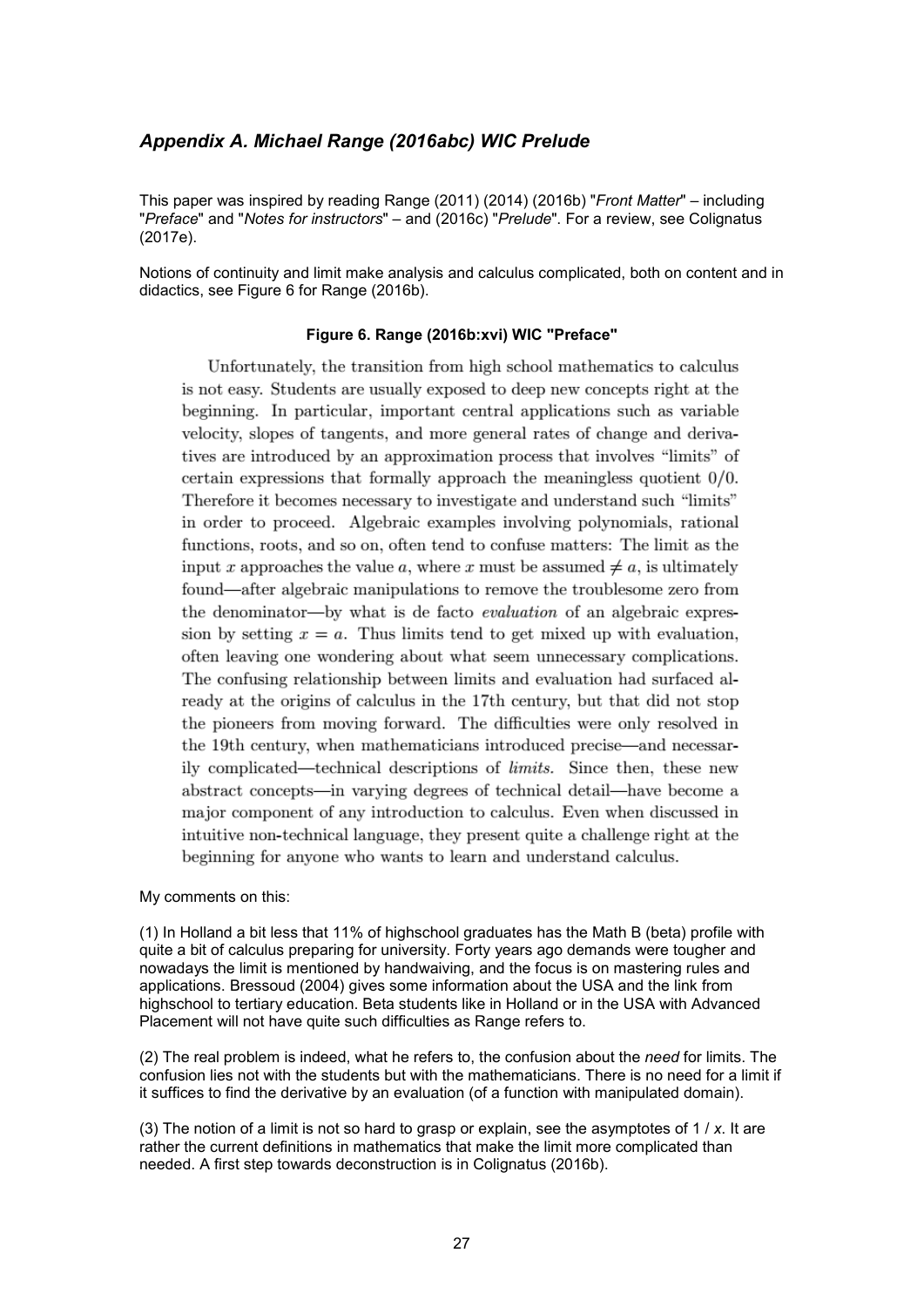(4) An approach of "only teach rules and applications" (even embellished by handwaiving on limits) sacrifices both rigour and understanding what derivative and integral actual are. Thus the stage is set for a major redesign.

# *Appendix B. An introductory view on group theory from programming*

We might look at group theory from the viewpoint of programming. The following programming example uses *input* → *output*. This is asymmetric, since the output isn't necessarily the same as the input. However, let us use = instead of  $\rightarrow$ . This helps to clarify a potential source of confusion.

### Steps in programming

Let us suppose that the computer programme knows what *plus* is, and what a *variable* (storage location) is. Consider a repeated addition of a variable and storing the outcome into a new variable.

| Computer screen | Programmer's view      |
|-----------------|------------------------|
| $a + a + a = c$ | This is just addition. |

An inverse operation:

We may extend the programme with another feature, called "multiplication", with "factors":

| $a + a + a = 3$ $a = c$ | Introduction of a recorder for the number of |
|-------------------------|----------------------------------------------|
|                         | repeats in the addition.                     |

The operation calls also for an inverse operation, called "division", and "factor" iff "divisor":

| $c/3 = a$ | Introduction of a recorder of the number of  |
|-----------|----------------------------------------------|
|           | repeats in the subtraction. Or a feature to  |
|           | eliminate the number of repeats in addition. |

The number of repeats in the addition can be replaced by a variable too:

| $ab = c$ | The factors a and b give c. |
|----------|-----------------------------|
|----------|-----------------------------|

Key step: (\*) seems like an equivalent statement

| a b = c |  |  |  | $(*)$ a and b are factors or divisors of c. |  |
|---------|--|--|--|---------------------------------------------|--|
|         |  |  |  |                                             |  |

With two substatements (\*\*):

| c/a=b | $(**)$ a is a factor or divisor of c. |
|-------|---------------------------------------|
| c/b=a | $(**)$ b is a factor or divisor of c. |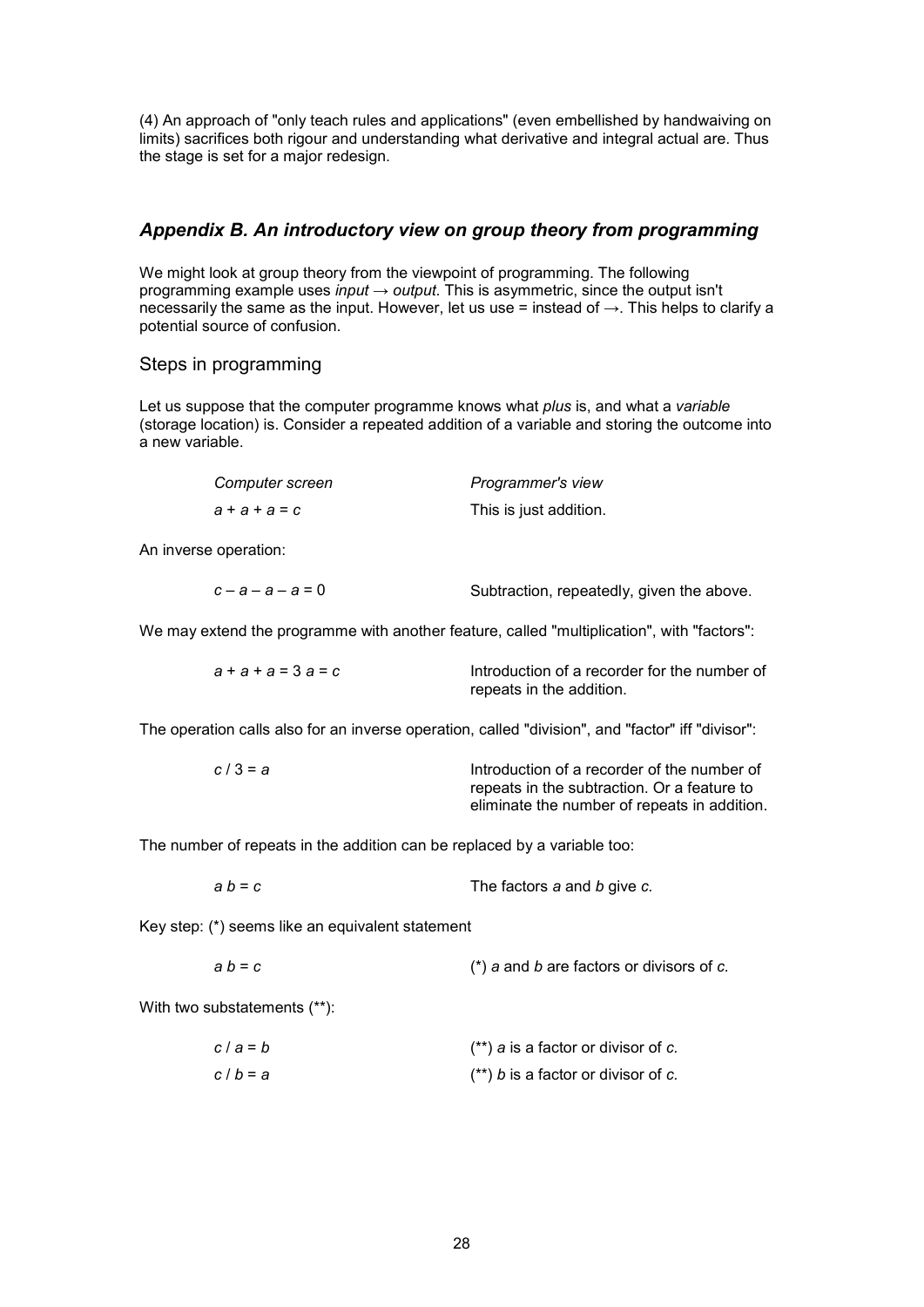### Discussion of these steps

(\*) seems innocent when the process is read from input to output. If *a* and *b* generate *c* then one might say that *a* and *b* are factors of *c.* Even when *a* = 0 or *b* = *0* then the outcome *c* = 0 doesn't make it wrong to say that *a* times *b* generated *c.*

The problem emerges in (\*\*), when the order of the process is reversed. The input now consists of both *c* (numerator) and a particular factor (denominator). The output should be the other factor. If the denominator is zero, then any value in the outcome might be possible, and *c* should be zero too. (There is no way how *c* can be nonzero and still be produced by a zero factor and a nonzero factor.) The programmer hasn't introduced this condition yet.

Thus the statement "The factors *a* and *b* give *c*" is *not* equivalent to "*a* and *b* are factors or divisors of *c*".

It is proper to say that *divisors are nonzero, a divisor is a factor, and only a nonzero factor is a divisor*.

It is elementary school stuff, yet, when a group theory version of the rational functions (GT-RF) eliminates the domain and neglects the removable singularities, then there might still arise the confusion that all factors are also divisors. (This confusion may happen when this is translated to proper functions with domains.)

PM. The above gives the rule: If  $c \neq 0$  and *a* and *b* are factors with  $a b = c$ , then  $a \neq 0$ , and we can write *c* / *a* = *b* without problem. However, in the main body of this paper, we are looking at  $c = f(x) - f(a) = 0$ , whence this rule doesn't help us, even though we know that  $x - a$  is a factor. We only know that if  $f[x] - f[a] \neq 0$ , then  $x - a \neq 0$ , and then we can determine  $q[x] =$  $(f[x] - f[a]) / (x - a)$ . Our problem however is what happens when  $x = a$ . The mathematical theory of Analysis states that we need limits for this. Colignatus (2011ab) shows that we only need a theory of algebraic expressions and the ability to manipulate the domain.

Hidden asymmetry (or dynamics) in =

In conventional mathematics the equality sign is symmetric. Thus *a* = *b* iff *b* = *a.*

There is symmetry in arithmetic for  $3.0 = 0$ . For algebra, the above shows that there is a hidden asymmetry, for then we have variables with domains.

When 3 0 = 0 is read left to right (LTR) it is true that the input 3 0 generates output 0. Read right to left (RTL) the input 0 actually generates: For all *x,* 0 = *x* 0. Perhaps we can write this as: 0 = {any *x*} 0. It is partially true that *x* = 3 is one of the possible solutions, yet it isn't the only one, and thus in algebra  $30 = 0$  doesn't give the full truth and symmetry. In algebra  $0 = 3$ 0 becomes an incomplete statement of all possible solutions for solving 0 = *x* 0. <sup>31</sup>

In RF-GT – see Figure 1 – there is apparently the intention (if I understand this well) to interprete *a b* = *c* as "*a* and *b* are divisors of *c*", which then includes the possibility that *c* = 0. This happens where RF-GT considers polynomials only (thus polynomials *p* / 1 as rational functions that have nonzero denominator 1). For this apparent intention, e.g. compare Range (2014:389) where the left column has the difference quotient and the right column has the multiplicative format (with "removed singularity")*.* In that case, the multiplication for polynomials is *interpreted* as division. For *c* = 0 the implied suggestion is that there would be unique combinations of factors *a* and *b,* restricted only by an equivalence class, just like when *c* ≠ 0. However, when *c* = 0 and *a* = 0 then any *b* might be possible. This is still a *function* when you interprete this as Div[*c*,  $b$ ]  $\rightarrow$  *a* for nonzero *b*. But this kind of interpretation also

 $\overline{a}$  $^{\rm 31}$  This is not the question "Give the factors of zero". For example, "Give the factors of 12" would generate 12 = 2 6 = 4 3, thus multiple outcomes too. The question is "Solve 0 = *x* 0" and in this context even better: "Find the factor *x* such that 0 = *x* 0".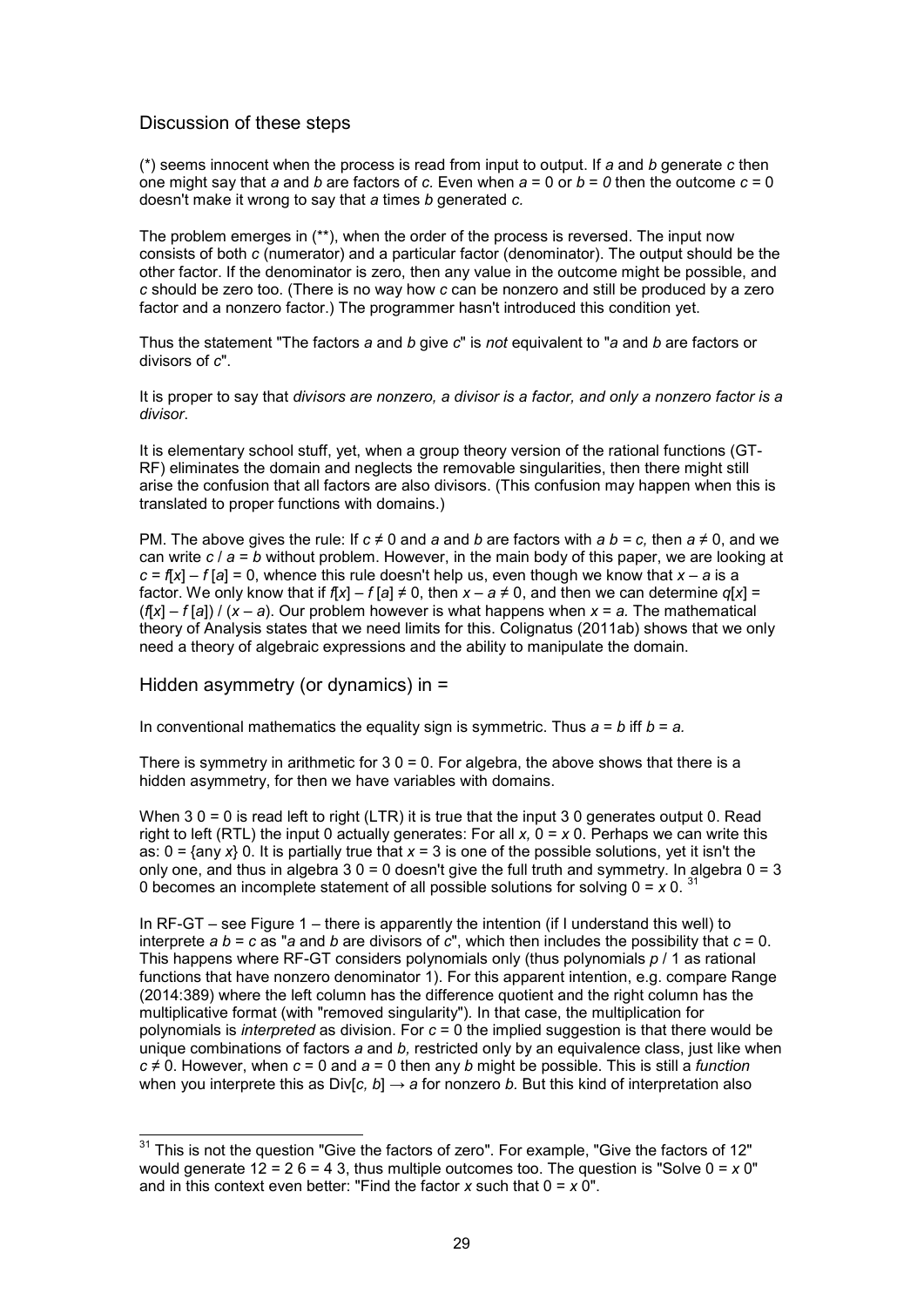generates *not* a function but a *correspondence* Div[*c*,  $a$ ]  $\rightarrow$  *b*. Thus the (presumed) interpretation of multiplication as division fails.

Range (2016c:14) actually recognises this for an equation 0 = *k* 0. See Colignatus (2017e) **Appendix I** for a discussion that his argumentation there isn't convincing. It is better to grow aware of the distinction between polynomial and "rational function" and the need to adjust the domain.

(For the ratio format, the denominator must be nonzero, but for the interpretation of multiplication of factors as divisors it is not quite clear whether the theory of rational functions imposes such a restriction. If the restriction is used, then there would be no difference with division, so why do so difficult by *interpreting multiplication as divison* (if it is division by nonzero elements anyway) ?)

I am not at home in RF, either RF-FL or RF-GT. My suggestion is that group theory first resolves this hidden asymmetry in its use of the equality sign. Let one adopt a notation such that equality is symmetric, and confusion is avoided. It seems okay that we use this hidden asymmetry in elementary school, since we teach pupils not to divide by zero. But when group theory creates the impression that it interpretes  $a b = c$  such that factors are seen as divisors, then RF-GT doesn't adopt that rule anymore, and then it better be put into the notation.

The notational problem might be resolved by using *a b* = *c* only for nonzero factors and use *a*  $b \rightarrow 0$  if there is a zero factor. I am blank about the option whether this would actually also be better for elementary school. (Would kids understand 3 0  $\neq$  0 but 3 0  $\rightarrow$  0 ? Three times zero reduces to zero, and isn't quite equal to zero. For,  $0 \rightarrow x 0$  for any number *x*.)

There is a key difference between numbers and variables that have domains. My suggestion is that the dynamic quotient likely provides the required notation also for group theory. The current RF-GT would survive as a theory of expressions, but not for functions with domains. Yet I am only a teacher of mathematics and no research mathematician, and I am not qualified to judge on this, and thus this remains a suggestion only.

PM. We might use the property that polynomials put restrictions on the solution space. For  $(x^2 - 1) = (x - 1)(x + 1)$  there are these discussion steps:

- The interpretation  $(x^2 1) / (x + 1) = (x 1)$  seems to work when  $x \neq -1$  even when  $x = 1$ , and we have the form 0 / {a particular nonzero, now  $2$ } = 0.
- The interpretation  $(x^2 1) / (x 1) = (x + 1)$  seems to work for  $x \ne 1$  even when  $x = -1$ , and we have the form  $0 / {a}$  particular nonzero, now  $-2$ } = 0.
- These restrictions are actually no different from the earlier rule: *divisors are nonzero, a divisor is a factor, and only a nonzero factor is a divisor*.
- Observe that 0 /  $\{a\}$  particular nonzero $\} = 0$  is only partially true if read RTL. Symmetry would require: 0 / {any denominator  $\neq 0$ } = 0. Thus 0 / 2 = 0 and 0 / -2 = 0 use a hidden asymmetry.
- However, the polynomial has restricted the solution space to roots  $\{-1, 1\}$  where factors would be zero. When a particular root *x* is used is used to create the 0 in both numerator and result, then the denominator *must* use an element in the *remaining* solution set, and thus be nonzero.
- In this case the polynomial has two factors and thus {any denominator  $\neq 0$ } reduces to {a particular nonzero}. For more factors, the solution set however would be larger. For polynomials we should write {any denominator  $\neq 0$  in the remaining solution set}.
- However, we still can use:  $c / {n 1$  factors} = {1 remaining factor}. In that case, it is fair to use {a particular nonzero} as denominator.
- Thus, since polynomials restrict the solution space, we can allow the structure: 0 / {a particular nonzero} = 0 as also a symmetrical expression, however *conditional* on the assumption that the 0 has been created from only 1 remaining factor.

Thus, the correspondence now is replaced by a conditionality. This still deviates from the notion of a function.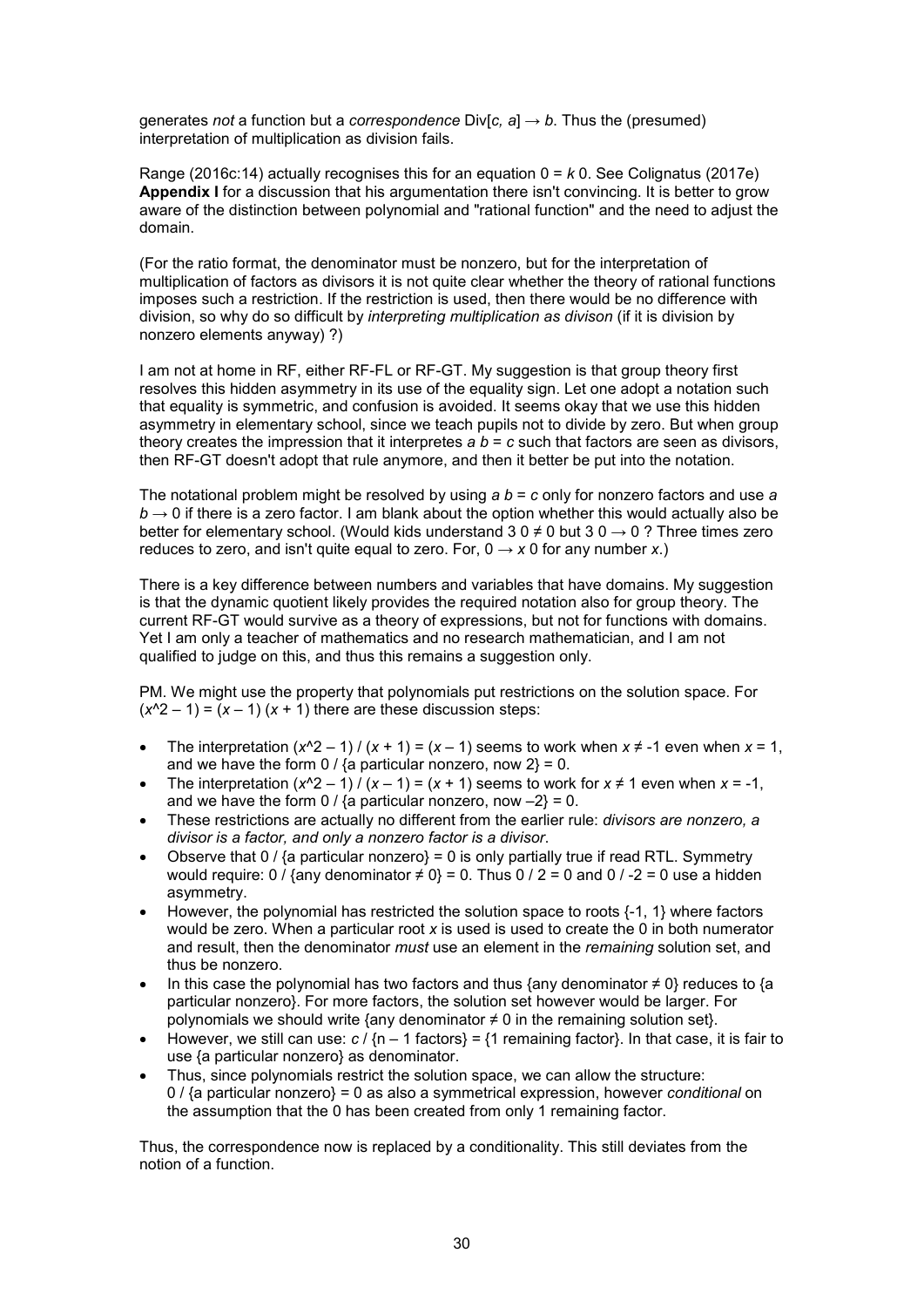It remains that (*x*^2 – 1) = (*x* – 1) (*x* + 1) allows *x* = -1 and (*x*^2 – 1) / (*x* + 1) = (*x* – 1) requires  $x \neq -1$ .

These conceptual problems are resolved by  $(x^2 - 1)$  //  $(x + 1) = (x - 1)$  that has a symmetrical equality sign (without a hidden asymmetry).

#### Equivalence class

The above on a nonsingle solution set should not be confused with the notion of an equivalence class.

Speaking about equivalence classes, it may be noted that the theory of rationals (Q) declares 1 / 2 and 2 / 4 equivalent, like the theory of rational functions does for *x* / (2 *x*) and (2 *x*) / (4 *x*). Part of the problem here is that the sign "/" is used both as an operator and for denoting a number. It might again be that group theory facilitates confusions in elementary school. If we denote 1 / 2 as 0.5, then we can reduce 1 / 2 and 2 / 4 to operations and phases in a computation that aren't a final result yet. This doesn't entirely resolve the matter since we must establish that 0.5 and 0.49999... would be equivalent too. Yet, this comment may be an eye-opener that group theory focuses on *existence of numbers* while the crucial question for students and didactics is on *notation* without confusion, see Colignatus (2016h) (2017a).

(Group theorists will object that there are *a* / *b* for huge numbers *a* and *b* so that it would be humanly impossible to determine the decimal expansion, so that there is value in the notion of an equivalence class. Yet the principle  $a / b = c$  is already given by the very operation of division. It aren't actually the operations that are relevant but rather the elements in the set.)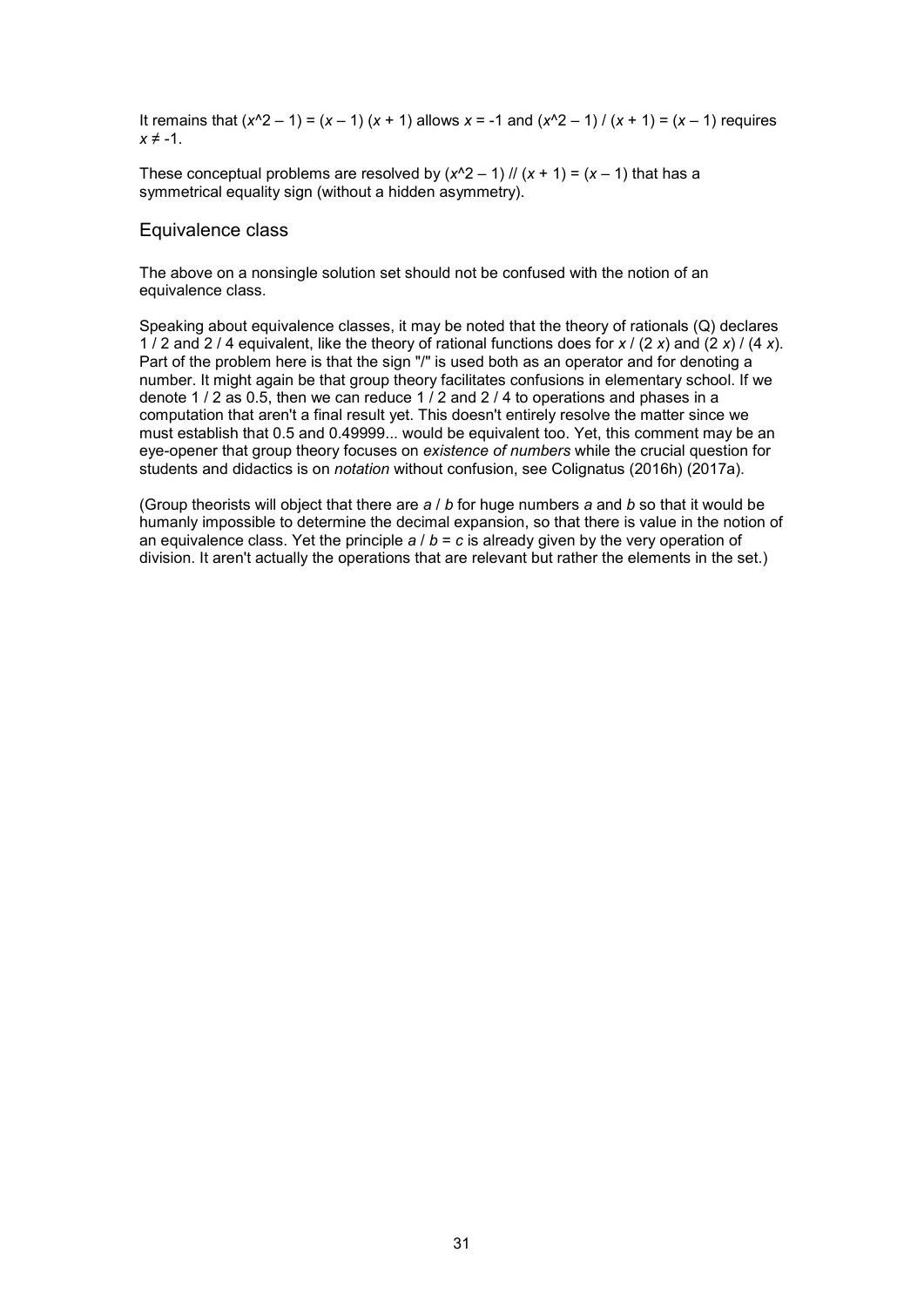# *References*

Colignatus is the name in science of Thomas Cool, econometrician and teacher of mathematics, in Scheveningen, Holland.

For below references in Danish, I follow the argument only roughly because of the formulas, since I don't know Danish.

- Bennedsen, A.H. (2004), "En sjov måde at finde polynomiers tangenter på", LMFK-bladet, No 4, May, p12, https://www.lmfk.dk/artikler/data/artikler/0404/0404\_12.pdf
- Bressoud, D.M. (2004), "The Changing Face of Calculus: First-Semester Calculus as a High School Course", http://www.maa.org/the-changing-face-of-calculus-first-semestercalculus-as-a-high-school-course
- Cha, I. (1999), "Mathematical and Pedagogical Discussions of the Function Concept", Journal of the Korea Society of Mathematical Education Series D: Research in mathematical education, Vol 3 No 1, May, 35-56, www.mathnet.or.kr/mathnet/kms\_tex/115205.pdf
- Colignatus, Th. (1981 unpublished, 2007, 2011), "A logic of exceptions", http://thomascool.eu/Papers/ALOE/Index.html
- Colignatus, Th. (2011a), "Conquest of the Plane", http://thomascool.eu/Papers/COTP/Index.html and http://thomascool.eu/Papers/COTP/ConquestOfThePlane.pdf
- Colignatus, Th. (2011b), "Reading notes for COTP", http://thomascool.eu/Papers/COTP/2011- 08-23-ReadingNotesForCOTP.pdf
- Colignatus, Th. (2014), "Education, division & derivative: Putting a Sky above a Field or a Meadow", http://thomascool.eu/Papers/Math/2014-09-08-Sky-Field-Meadow.pdf
- Colignatus, Th. (2016a), "An algebraic approach to the derivative". http://thomascool.eu/Papers/Math/2016-08-14-An-algebraic-approach-to-thederivative.pdf
- Colignatus, Th. (2016b), "Algebraic approach to the derivative and continuity", http://thomascool.eu/Papers/Math/2016-11-30-Algebraic-Approach-Derivative-and-Continuity.pdf
- Colignatus, Th. (2016c), "Definition of continuity (written out)", https://boycottholland.wordpress.com/2016/11/28/definition-of-continuity-written-out
- Colignatus, Th. (2016d), "Finally a sound interpretation for differentials", https://boycottholland.wordpress.com/2016/12/08/finally-a-sound-interpretation-fordifferentials
- Colignatus, Th. (2016e), "Introducing the derivative via polynomials ?", https://boycottholland.wordpress.com/2016/12/18/introducing-the-derivative-viapolynomials-q
- Colignatus, Th. (2016f), "Ruffini's Rule and meaning of division", https://boycottholland.wordpress.com/2016/12/22/ruffinis-rule-and-meaning-ofdivision
- Colignatus, Th. (2016g), "Descartes wins from Fermat on the incline", https://boycottholland.wordpress.com/2016/12/26/descartes-wins-from-fermat-on-theincline
- Colignatus, Th. (2016h), "What is the use of group theory ?", https://boycottholland.wordpress.com/2016/12/29/what-is-the-use-of-group-theory-q
- Colignatus, Th. (2017a), "Education, group theory and division", https://boycottholland.wordpress.com/2017/01/03/education-group-theory-anddivision
- Colignatus, Th. (2017b), "The intuition for the exponential number e" https://boycottholland.wordpress.com/2017/01/10/the-intuition-for-the-exponentialnumber-e